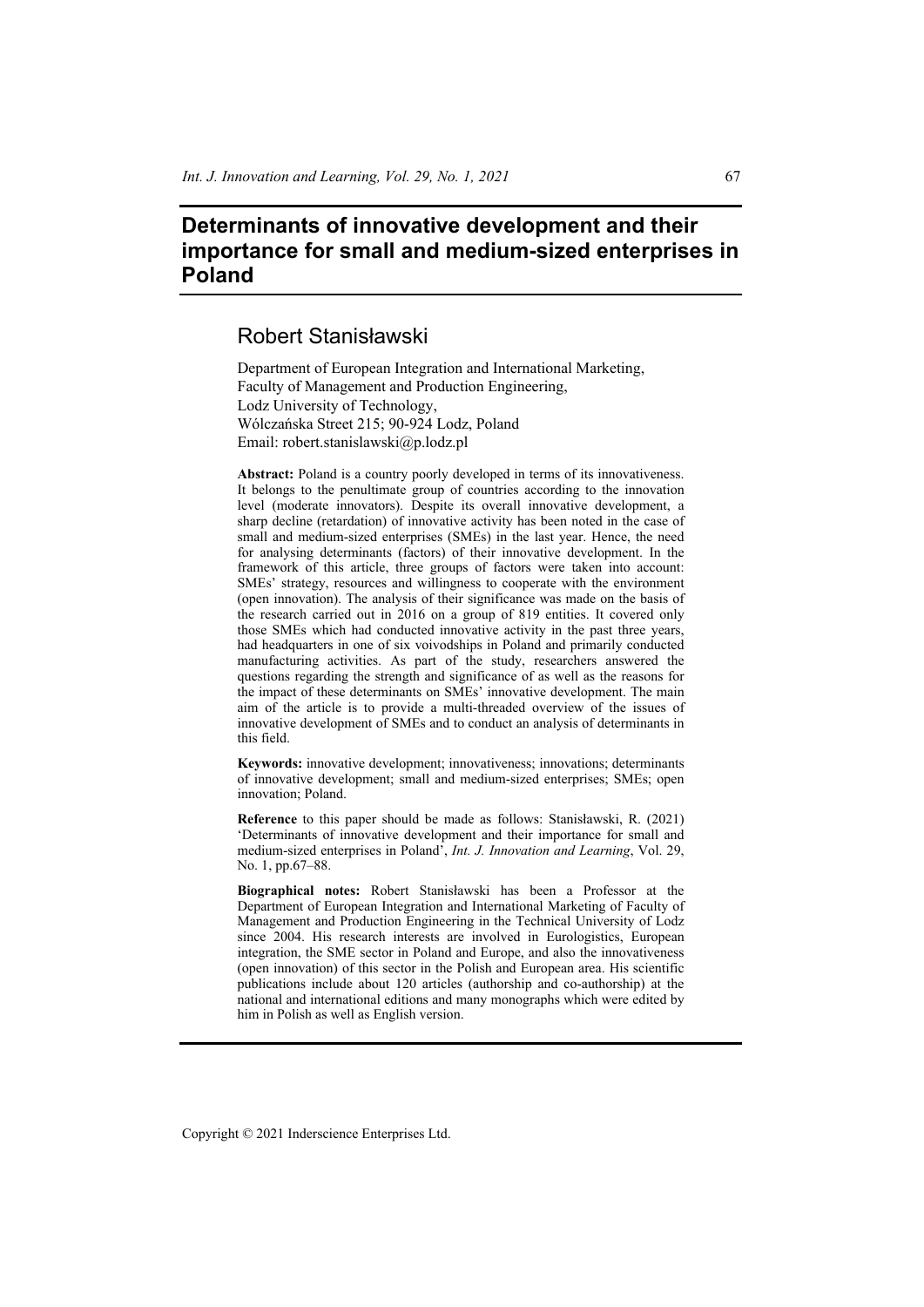### **1 Introduction**

The recent increase of interest in innovation-related issues is entirely justified. This interest applies to equally important thematic areas including: analysis of internal and external conditions for innovative development, study of dynamic innovation capacity, study of cultural factors of organisations directly and indirectly affecting innovation implementation, or analysis of new trends, concepts and paradigms of impact on innovative development (Elmquist et al., 2009). The role of this development is particularly important for small and medium-sized enterprises (SMEs). It provides them not only with the possibility of gaining a current market advantage but also with a relative stability of functioning in the perspective of the next few years. This is extremely important from the point of view of changes in the environment, referred to as 'turbulent environment', which is extremely variable and unpredictable. Therefore, it is justified to formulate the thesis that innovative development is one of key conditions ensuring conducting business activity in a competitive market. This is extremely important especially for Polish SMEs which are less innovative entities than SMEs in other countries of the European Union (EU) (Breznitz and Ornston, 2017). There are many reasons for this situation. However, in the Polish literature, the most common reasons are: an insufficient level of own tangible and intangible resources, mental factors arising from concerns about own intangible resources, or not enough 'innovative' society (Stanisławski, 2017). These reasons (also known as barriers) will be discussed in many places in the article, constituting a kind of reference point for the analysis carried out in it.

In global terms, the EU is still lagging behind countries such as South Korea, Canada, Australia, or Japan. However, the EU's undoubted success is the improvement of its situation in relation to the US in 2018. The next positions in the ranking of innovative development behind the EU are taken by: China and Russia, of which the highest growth rate concerns the first of these countries. Considering the dynamics of changes in the level of this development, it should be noted that the most innovative Member States are (since 2011): Latvia, Malta, Greece, Great Britain, Estonia, and the Netherlands. However, a decrease was recorded in Romania and Slovenia. Taking into account the division of the EU Member States into four groups (leaders, strong innovators, moderate innovators and weak innovators) made using the summary innovation index (SII), four countries emerged as leaders: Denmark, Finland, the Netherlands, and Sweden. However, Poland was included in the group of moderate innovators – the third of the groups mentioned above (Hollanders et al., 2019). It should be emphasised that this situation has not changed since 2015, when Poland changed the group from the last one to the penultimate one (Hollanders and Es-Sadki, 2015). Nevertheless, the data show that SII (innovative activity) in Poland slightly increased from the level of 53.3 in 2011 to 61.1 in 2018 (+13%) over the past seven years, which allows us to consider this indicator in terms of 'innovative development'. The largest increase in innovative activities undertaken took place between 2017 and 2018, as in this period the SII level increased from 57 to the above-mentioned level of 61.1 ( $+$  6.7%). In the years 2011–2015, the SII was definitely below the 2011 level  $(SII = 53)$ , which indicates Poland's 'regression' in terms of innovativeness.

Despite the current slight increase in the overall level of SII (especially in the last year), innovative activity regarding implemented innovations among SMEs has significantly decreased (from the SII level of 29.4 in 2011 to SII of 15.0 in 2019). The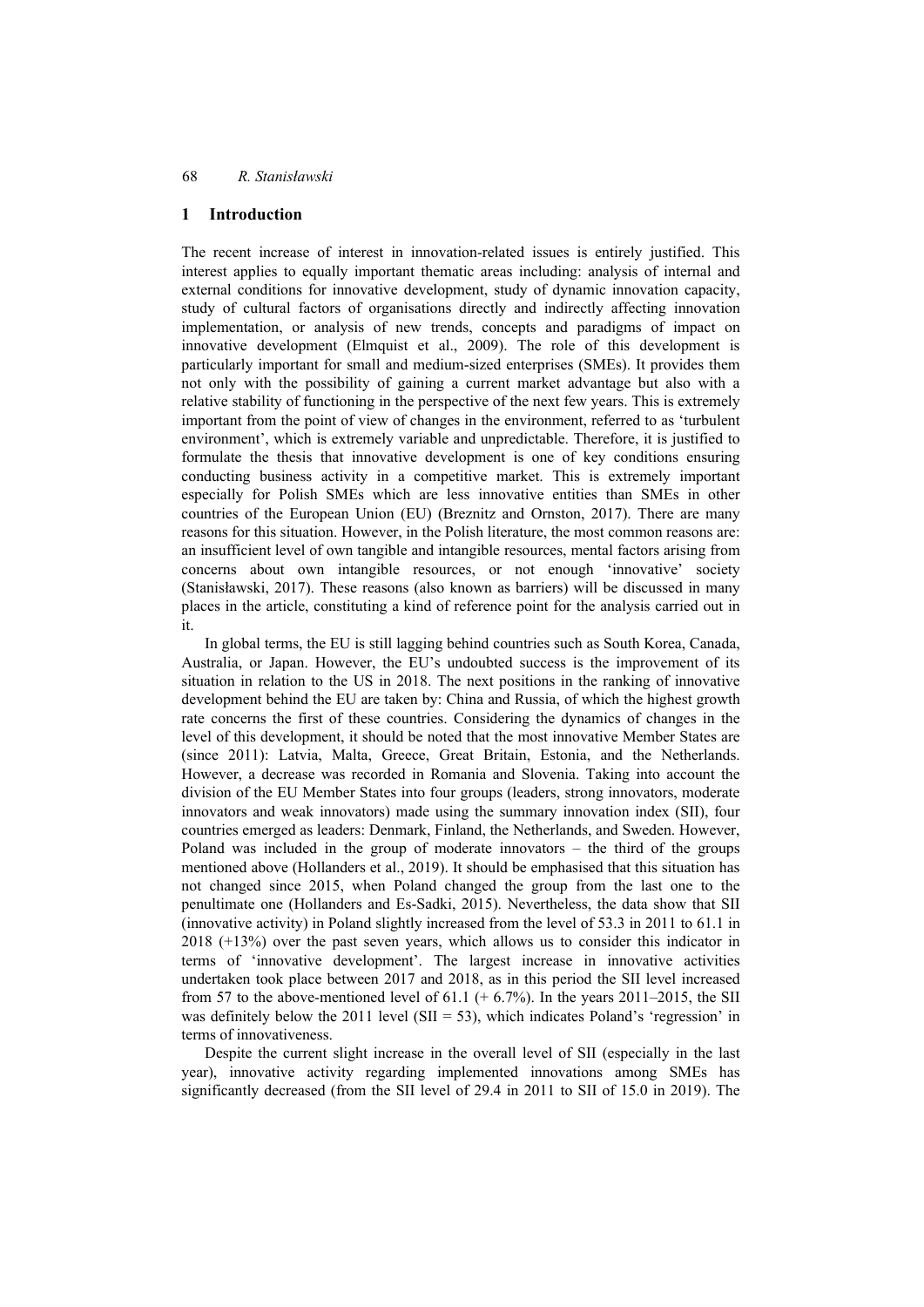largest decrease in innovative activity is related to marketing and organisational innovations (from the SII level of 27.7 in 2011 to the level of 2.1 in 2018) (13 times). There is a much smaller difference in the case of product and process innovations, where SII decreased from 35.7 in 2011 to 25.5 in 2018  $(-40\%)$ . Also to a large extent, there was a 'backward' trend observed in SMEs' own innovative activities (from the level of 24.8 in 2011 to 17.2 in 2018) (-44%). All these three elements are definitely below the average SII values in the EU, which are respectively: 35.6; 34.3 and 28.1 (Hollanders et al., 2019). To sum up, in the last seven years there has been a regression in the area of innovativeness of Polish small and medium enterprises. Therefore, there has been no actual innovative development of SMEs to speak of, which is an extremely negative phenomenon from the perspective of the whole economy as well as individual entities. It leads to a weakening of enterprises' competitive position in the European and global market. It is justifiable therefore to confirm the earlier formulated thesis that Polish SMEs are the least-developed enterprises in the EU. Thus, there is the need to analyse determinants directly or indirectly affecting the development of innovative SMEs in Poland.

This innovative development is determined by many factors, the most important of which include: the tendency to cooperate with the environment (the use of open concept), the size of resources held and the possibility of supplementing them in the environment (resources), the ability to adapt ready solutions from the environment, or the tendency to determine long-term goals and intentions (strategy), among which innovation is seen as an important element of improving the current economic situation (Stanisławski, 2017). Therefore, the importance of determinants should be considered in the context of their impact on the propensity to improve the level of innovativeness among SMEs in Poland. Among the above-mentioned factors, attention was focused on the following three: the concept of open innovation, resources and strategy. They became the basis for formulating several research questions enabling answers to many important issues. Firstly, to what extent do these three factors influence the innovative development of enterprises (what is their impact) and should they really be perceived in terms of determinants of SMEs' innovativeness in Poland? Secondly, which of these factors were the most important for the innovative development of these enterprises and how significant was this impact for each of these factors individually? Thirdly, what are the (main) reasons for the significant impact of these three determinants on their innovative development in the subjective assessment of the SMEs surveyed in Poland? However, some interpretative and research limitations should be pointed out. The role of these determinants was examined in 2016, while the data presented above relate to the current period. The reasons for the decrease in SMEs' innovativeness should not be seen in reducing the overall role of these determinants at present, but in changing (generally) the functioning priorities of these enterprises. In the era of 'economic prosperity', their functioning is mainly focused on current activities concentrated on maximising market effects, including sales and profit, and not on current (and continuous) innovative development. However, this does not mean that the significance of 'strategy' as a determining factor has diminished. Enterprises aware of the importance of innovation have 'postponed' the implementation of their innovation intentions, taking them into account in their future plans. Hence, it is assumed that the assessment of the three factors made in 2016 is universal and their further impact depends on the emergence of market conditions forcing the implementation of subsequent stages of the analysed innovative development (an increase of the number of customers focused on 'market novelties').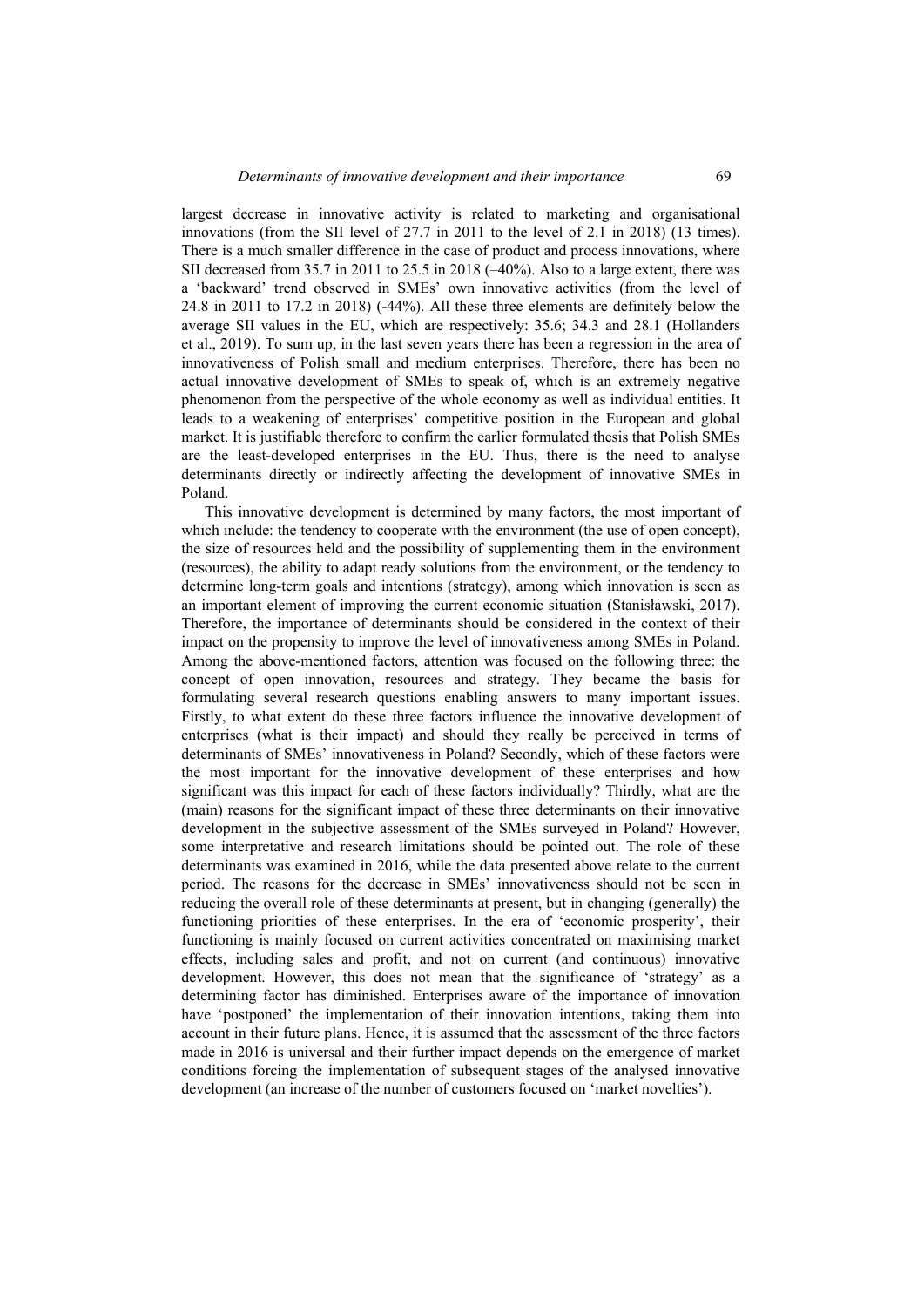The research questions presented above constitute the basis for formulating the main aim of the article, which is to provide a broad and multi-threaded overview of the issues related to innovative development of SMEs and to conduct an analysis of determinants in this field. This was done in both theoretical and empirical ways. In the first of these approaches, attention was focused on the conceptualisation of the term of 'innovative development' and reference was made to the characteristics of development determinants described most often in the literature. The empirical approach was used to draw conclusions and formulate specific theses regarding the significance and impact of these determinants on the discussed innovative development. SMEs which are specific and require special attention in the field of the discussed subject, became the subject of inquiry. Their specificity relates to differences in: management, organisation, procurement, sales, production or research (Krupski, 2009). The need to focus attention on these enterprises is the effect of their weak economic position, on the one hand, and the huge role they play in the global economy, on the other hand.

### **2 Innovative development and determinants of this development theoretical background**

One of the key issues that need to be clarified in this article is the concept of innovative development of enterprises. Innovative development is not a widely used concept at present. Usually, different authors when writing about innovation and its effects use the word 'innovativeness.' These concepts are not the same, although it is not a mistake to use them interchangeably. Innovativeness can be understood as a feature that means the ability to create, implement or absorb innovative solutions. In addition, it is focused on acquiring the necessary resources and skills to participate in innovative processes (Niedzielski, 2005). Innovativeness can also be understood as a state that describes in a static manner the level of implementations made in an enterprise. Usually, their large number means a high level of innovation of the described entity (Ruvio et al., 2014). In view of the above, one important difference can be noted regarding innovative development and innovation. The concept of 'development' includes the emotional charge of making changes, and in the case of 'innovative development' these changes are the result of innovative activity (innovative interventions undertaken in this respect). Therefore, it is necessary to clarify the difference between innovation, innovativeness and innovative development.

The first of these concepts consists in endowing products with features of novelty, while the range of meaning of the second one is definitely wider. Innovativeness is a constant tendency to search for new solutions aimed (as mentioned above) at improving the current state. Therefore, innovativeness is a feature consisting in the constant pursuit of making innovative changes both inside and outside the organisation (in its immediate environment) (Stanisławski, 2017). The broadest concept is innovative development, in which additionally aside from improving the state (transition from a lower level of development to a higher level), all intermediate stages related to conducting specific innovative activities are taken into account. They can be exemplified by conducting research, intensifying the use of own resources or exploring the environment (open innovation), and the implementation of achieved results. To sum up, innovativeness perceived in the context of the state has a greater static character in contrast to innovation development which is concentrated on comparing the achieved levels of innovativeness.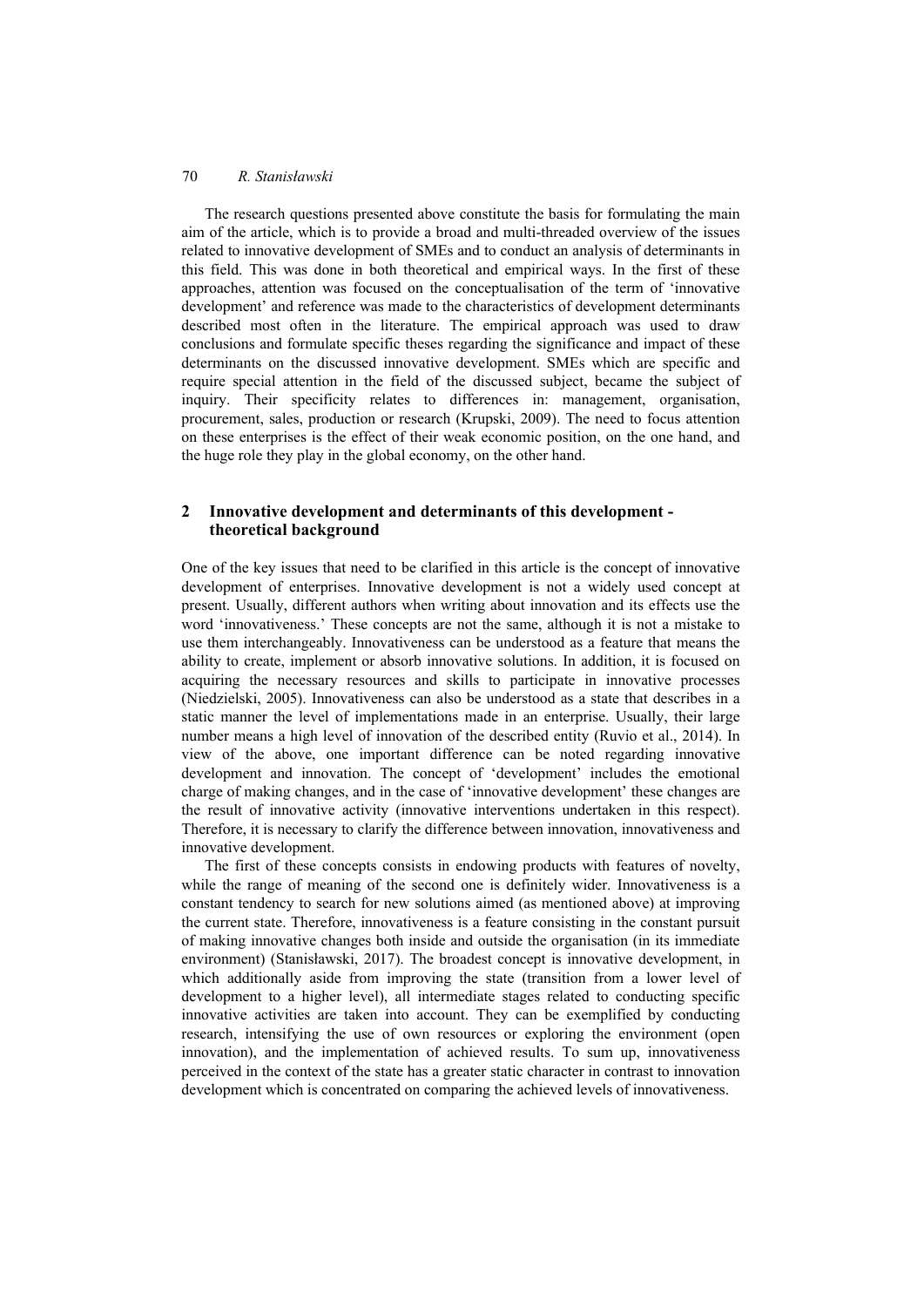According to the latest discussions in this area, the concept of innovative development is perceived in the context of organisational development and in process terms (Stanisławski, 2017). The first of them treats the organisation as a 'collection of changes' aimed at improving the current situation in many selected areas (Burke and Bradford, 2005). These changes occur both inside and outside the organisation. Internal changes mainly concern such elements as: beliefs, attitudes, value system, company structure or absorption capacity related to the adaptation of new technologies (ideas, knowledge from the environment) (Bennis, 1969). In turn, external changes are the result of the functioning of entities in an open system, in which the enterprise affects the environment and vice versa: the environment affects the enterprise. As a result of this relation, a new quality is created, which is different from the existing ones, and thus the entity achieves a better – higher level of its development (Barnett, 1953). Hence, the development of the organisation can have an internal and external dimension, which results in acquiring the needed resources (knowledge) from the environment that contribute to improving the efficiency of the enterprise.

Another issue is the answer to the question: when and how the organisation plans to make changes leading to its development. The answer to its first part is quite simple: in the case of such needs existing. These needs include the necessity of introducing changes in the scope of: management strategy, organisational climate, organisational structure, employee remuneration and motivation system, planning process, creating networks enabling the increase of innovative capacity or expanding competences, expanding knowledge and human resources (McLean, 2009; Beckhard, 1969). The above-presented division of needs takes into account two basic dimensions: human aimed at ensuring the best working conditions, and thus good workplace atmosphere and employee satisfaction, as well as organisational resulting from economic conditions taking into account the ability to cooperate in a turbulent environment or actions (interventions) undertaken to improve competitiveness in both domestic and foreign markets (e.g., through the implementation of innovations). The focus of enterprises only on the first of the above-mentioned needs is criticised in the literature due to its narrow and normative nature (Ramstad, 2008).

Answering the second part of the posed research question, it should be stated that changes are introduced through actions also referred to as interventions. If they are undertaken by means of innovations (through innovations) or/and they result in market innovations, these interventions are called innovative activities (interventions). In the literature, their classification is quite diverse. Due to the assumed goal, there are the following interventions: repair (corrective), developmental and compensatory, which is correlated with the degree of their intensity. Corrective interventions are usually radical in contrast to compensatory or developmental ones, which are usually characterised by a mild (evolutionary) degree of change (Ackerman, 1997). An inherent feature of these activities (interventions) is the impact on the organisation in its individual areas such as: human, technical and technological, strategic, structural, organisational (regarding management methods and styles) (McNamara, 2009). These areas are often presented as subsystems of a particular enterprise creating a unified and integrated organisational system. If the changes made as a result of actions (interventions) lead to the development of the organisation and have features of novelty improving the effectiveness of its functioning, they are referred to as innovative development (Stanisławski, 2017). Therefore, innovative development is the organisational development carried out by means of interventions of an innovative nature (by innovations), in which innovation is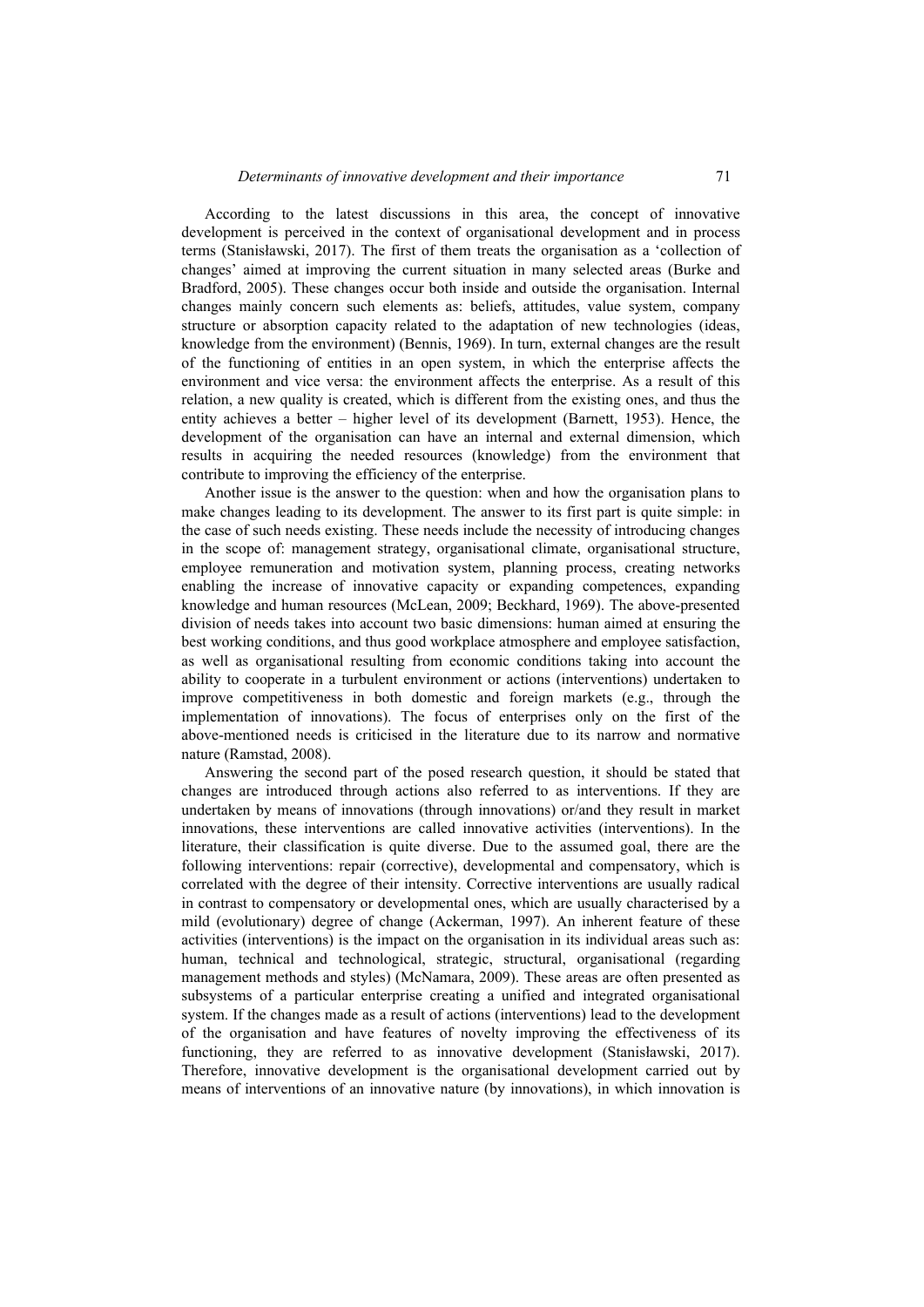both the final purpose of this development and at the same time a tool to achieve the assumed goal. It is used to improve the innovative level of enterprise. The first approach to innovative development is discussed here.

As indicated above, another way to conceptualise the concept of 'innovative development' is a process approach. It covers a number of different types of activities, methods or operations to create 'new values' which also constitute added value (Boulton et al., 2001; Platonoff, 2009). It is undoubtedly the creation of "new or improved products or services and their delivery to the market for success" (Gumusluoglu and Ilsev, 2009). Thus, in this approach, innovative development is an innovative process whose results include the creation, development as well as implementation and dissemination of 'new products (or services) or organisational changes'. Its effect is the improvement of the current quality status of the company, which means a more dynamically developing organisation open to the environment, able to compete in domestic and foreign markets and willing to cooperate within the created networks of partner connections. The process approach includes a number of elements forming a comprehensive mechanism for managing innovative development (Stanisławski, 2017). It consists of partial elements mechanisms of the following nature: economic (regarding the creation of plans for the functioning and development of innovative organisations), organisational (related to the formulation of the enterprise structure), motivational (determining the mechanism encouraging employees to search for new solutions), financial (presenting financing ways of new solutions) and strategic (defining ways to achieve the goal of innovative development). Therefore, it should be emphasised that the process approach (as well as the approach to organisational development) consists of a number of sub-processes constituting a uniform and coherent whole. Based on the abovedescribed considerations, it can be stated that the process approach to innovative development describes this phenomenon as a process (having its beginning and end) consisting in the implementation of innovative solutions, as a result of which the level of organisation's innovativeness changes from lower to higher (developmental character). Unlike the previous approach (organisational development), this approach focuses attention on individual stages of the process, i.e., the emergence, maturation and dissemination of innovation.

Another issue to be interpreted in this article is the discussion on determinants of innovative development. According to the first approach presented above (organisational development), determinants of innovative development (ID) are factors relating to various subsystems. Between them there are internal relations and connections within the organisation as a whole, creating a coherent system. This system is as strong as its weakest element (Wojnicka-Sycz et al., 2018). Hence, determinants may result from the needs of individual subsystems and relate to organisational culture, including management methods (organisational factor), interpersonal communication systems (human factor), tangible and intangible resources (knowledge management factor – technological development). In the case of considering the organisation as a whole, such determinates may include the need for: market expansion and increasing sales, commercialisation of innovative achievements or intensification of internal innovative activity (Zalewski and Skawińska, 2014).

However, the most commonly accepted classification regarding determinants of innovative development is the division into internal and external ones. Among the former determinants, the following are indicated: company characteristics (size, type of business, age – market experience of the company, area of the market in which the company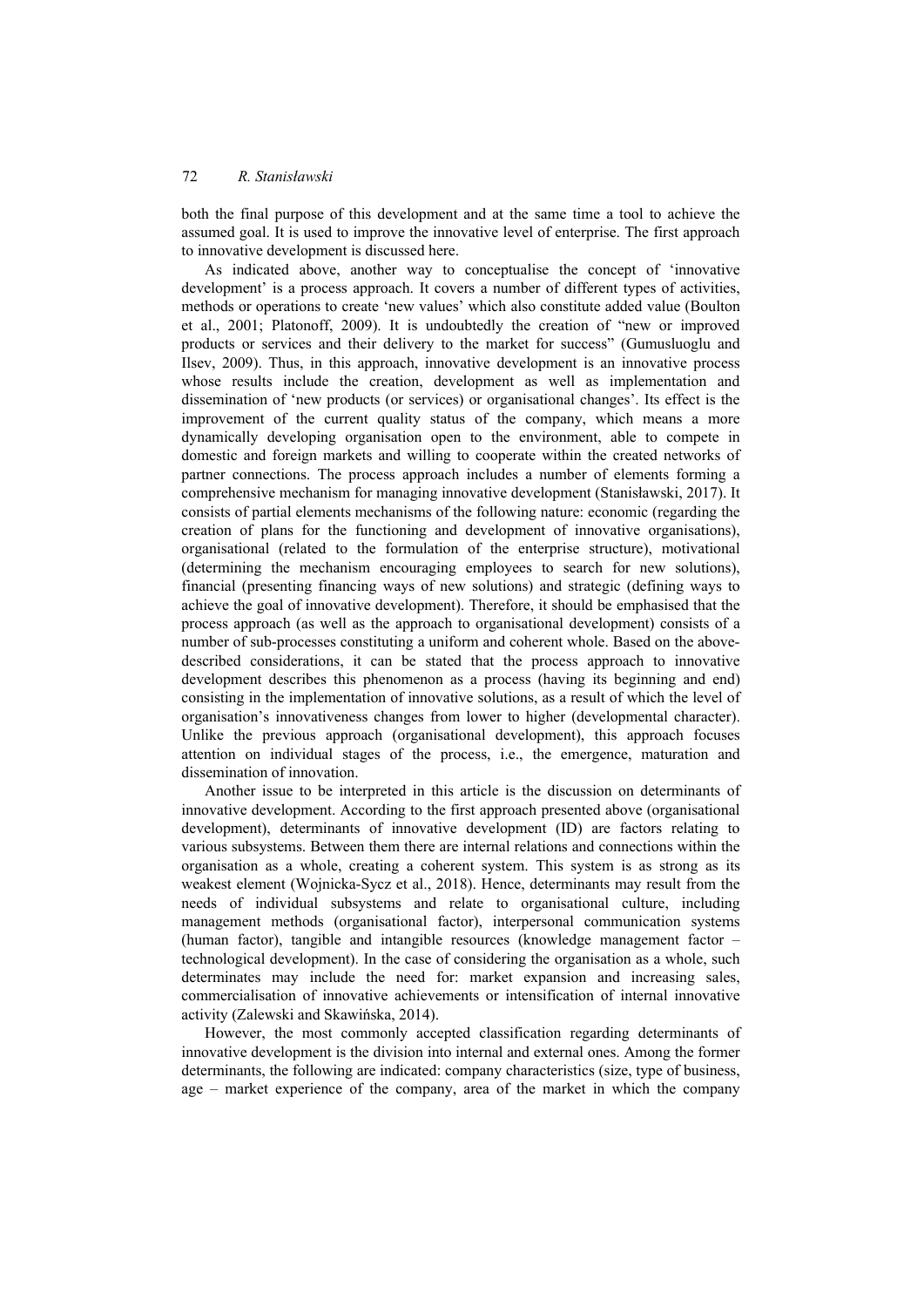operates) (Avermaete et al., 2010), size of owned resources (Wan et al., 2005), including material ones (financial and workforce) (Laforet, 2011) and intangible ones (knowledge), or business management methods, including the role of models focused on cooperation with the environment (open innovation), i.e., the use of not only internal sources of knowledge but also external ones (Damanpour et al., 2009). In addition to them, strategy is also indicated as a determinant that allows for building proper innovation potential in the long term (Wojnicka-Sycz et al., 2018). Among the latter determinants, the following factors can be identified: the location of the enterprise in regions with high R&D potential (Andersson and Ejermo, 2005), the volume of public R&D support (Zemplinerová and Hromádková, 2012), consumer environment and preferences (Bayarçelika et al., 2014) and many others. The above-presented factors do not exhaust the proposals for specifying determinants of innovative development. In practice, their division also includes classification from the point of view of large as well as SMEs. These factors are fundamentally different in these two groups of companies. In this article, the focus is only on those determinants that directly affect SMEs.

### **3** Determinants of SMEs' innovative development in Poland – results and **discussion**

#### *3.1 Methodology and characteristics of the research sample*

The analysis of determinants of innovative development is based on the results of research conducted in 2016 on a sample of 819 SMEs in Poland. According to the definition adopted in the EU Member States (including Poland), small and medium-sized entities are those that employ no more than 249 people and whose annual net turnover does not exceed 50 million EUR. In the group of these enterprises, there have been distinguished three basic subgroups: micro (up to nine people), small (up to 49 people) and medium-sized enterprises (up to 249 people). In addition to the quantitative criterion, this definition includes a qualitative criterion (the size of shares in other economic entities). This definition came into force on 1 January 2005 (Commission Recommendation, 2003).

The research was carried out using a two-stage sample selection. The first stage was purposeful and consisted in selecting those enterprises that were involved in innovative activities. The necessity of purposeful selection resulted from a lack of sampling frame (a lack of the database of innovative enterprises). The research included four basic assumptions for purposeful selection of the research sample. Firstly (as mentioned above), enterprises needed to conduct innovative activities (i.e., introduce at least one innovative solution within the last three years). Secondly, they were classified as SMEs. Thirdly, they conducted activities in one of six designated voivodships with different levels of innovation. Fourthly, it was assumed that at least 60% of the entities surveyed should conduct manufacturing activities (this was to focus research on 'hard' effects in the form of a finished product or technology needed to produce it). The second stage, during which 819 enterprises constituting the general population were drawn from the group of 2,189 entities, had a random character. The randomness of the sample ensured its representativeness, which allowed us to generalise the conclusions drawn in relation to the general population of innovative SMEs in Poland. It seems obvious in this case that these generalisations cannot be applied to all small and medium-sized entities in Poland.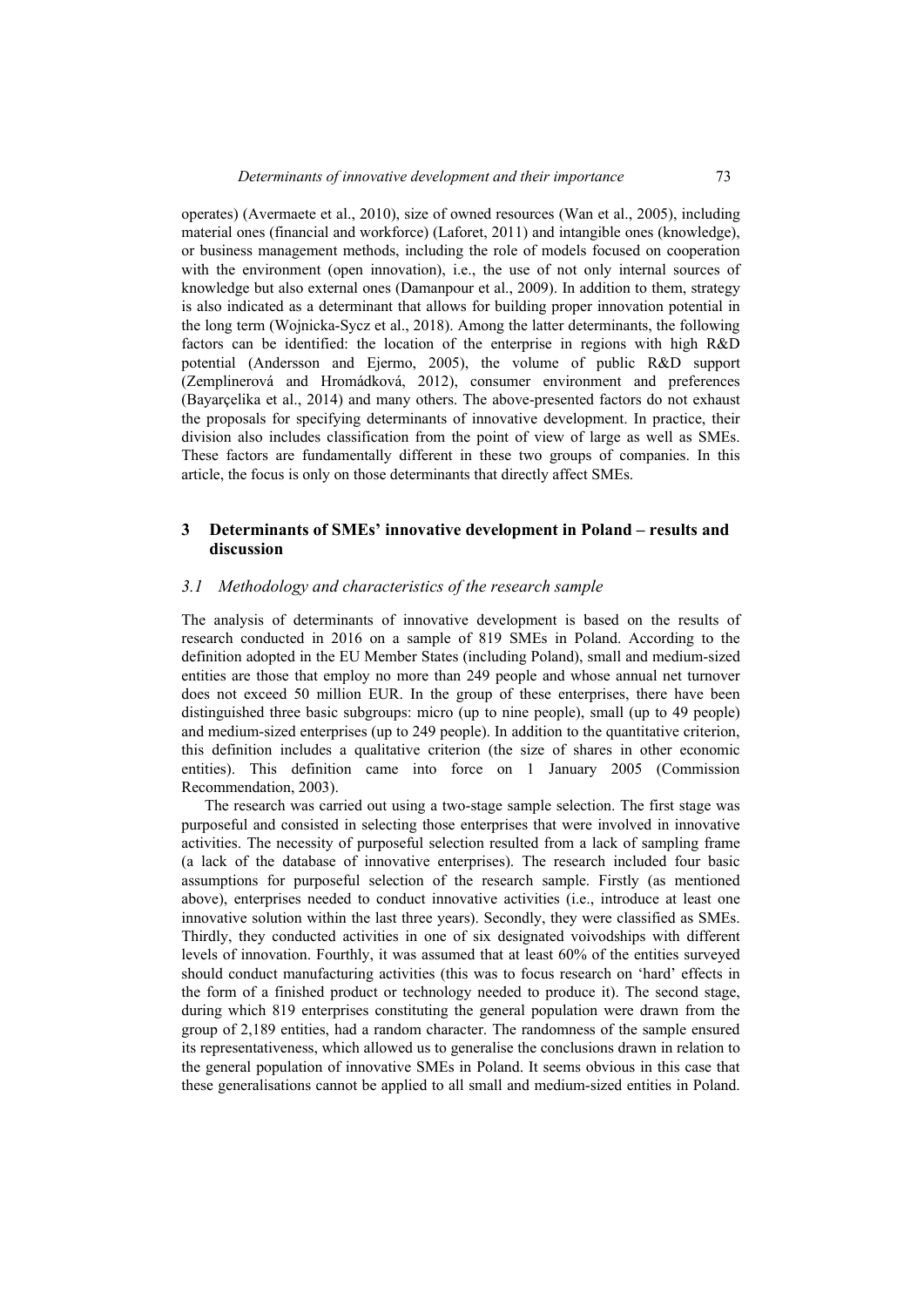Representativeness occurs when: the sample is sufficiently large, selected at random and similar to the general population which (as indicated above) comprises innovative SMEs (Starzyńska and Michalski, 1996).

The research was carried out using computer-assisted telephone interviewing (CATI) and computer-assisted web interview (CAWI) techniques. The first technique was the main way of conducting the research (over 70% of entities), while the other was the support and supplementation of the first technique. Combining these techniques was intentional. It was supposed to increase efficiency and shorten the time of conducting the research, which was also achieved. The research lasted about one month and was completed in the second half of 2016.

The characteristics of the research sample include several elements. The first of these is the sample structure. The sample includes three groups of entities: micro (34.3% of the general population studied), small (40.2% of the general population) and medium (25.5% of the general population). The second element characterising the examined sample is the age of companies. Mature enterprises, operating on the market for over 12 years (80% of the population) constituted the vast majority. The least numerous were entities with very short market experience (less than three years) which in total amounted to only 2.8% of the surveyed population. The next (third) element is the type of business. Most of the studied enterprises were active in production (67.1% of the general population). Service and trade activities constituted a definite minority (17.8% and 15% of the general population respectively).

#### *3.2 Determinants and SMEs' innovative development*

While discussing the impact of selected determinants on the innovative development of SMEs in Poland, attention was focused on three basic factors: resources (both tangible and intangible), strategy (understood as the direction of using available resources both inside and outside the organisation) and cooperation with the environment (open innovation). The choice of these three factors was not accidental. It resulted from the need to combine into a single entity both internal and external determinants. The existence of mutual dependencies between them is presented in the Figure 1.

A typical example of the internal determinant is the 'strategy', which includes plans, assumptions and goals focused on development in which innovation plays a key role (Stanisławski, 2017). In turn, resources are an example of both internal and external factors affecting development. On the one hand, having resources allows the enterprise to exploit its own knowledge, on the other hand, they mean exploration of the environment in search for knowledge and obtaining it for the enterprise's own needs. Exploration of the environment requires from entities establishing mutual relations with each other, which in principle can be treated as a manifestation of cooperation. It is the basic and essential element of the paradigm referred to in the literature as 'open innovation'. It should be emphasised that between these three factors there are no clear boundaries which can be drawn, because they are interrelated and interpenetrate. The analysis of these three factors will take place in many stages and will require several research questions. The first is the following: to what extent do these three factors affect the innovative development of SMEs in Poland (what is their impact) and should they really be seen in terms of determinants? In order to answer this question, four variables were specified: the measure of innovative development (I) (dependent variable), the strategy measure  $-$  strategy (P) (explanatory variable), the relationship measure (open innovation)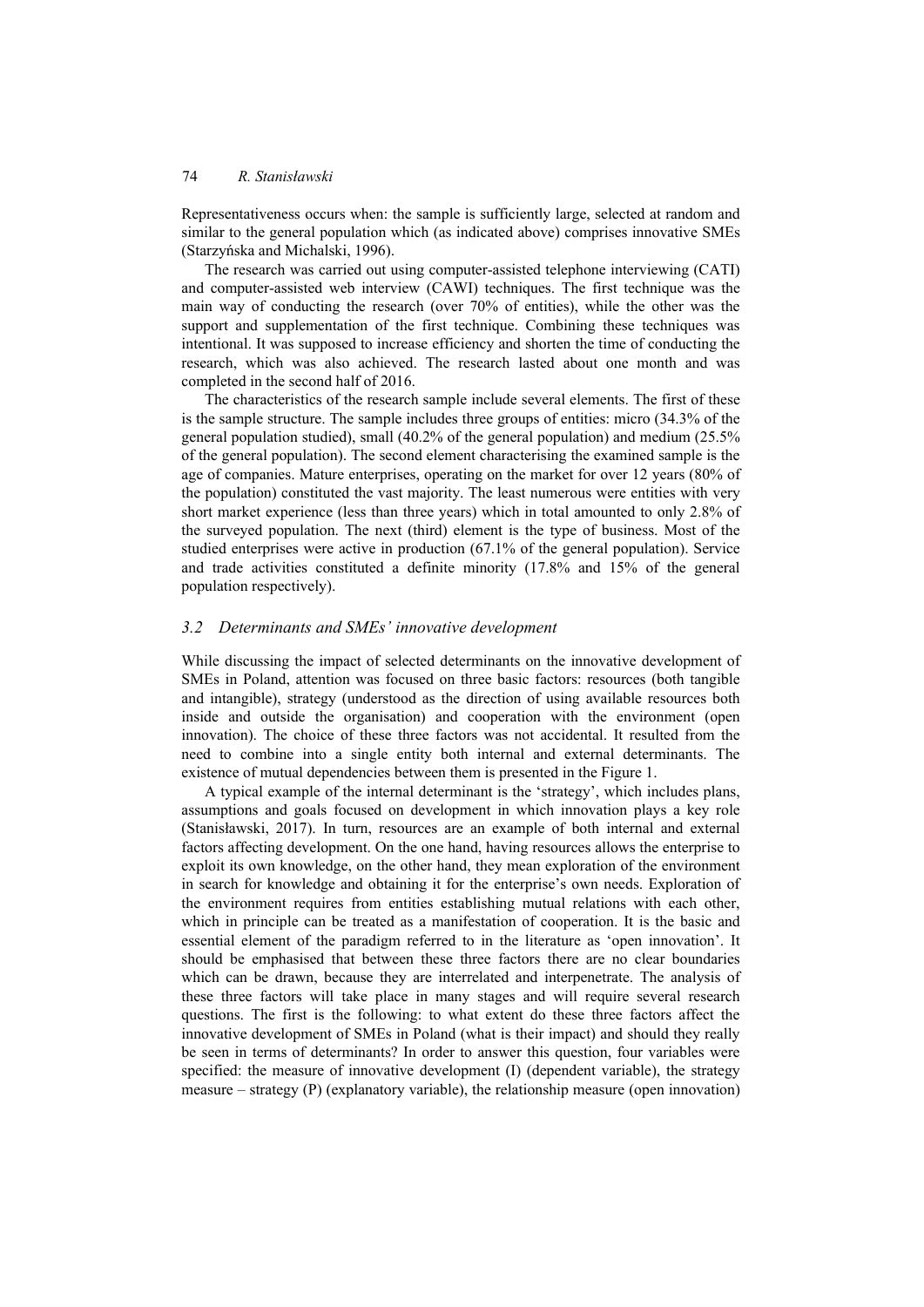(R) (explanatory variable), resource measure (explanatory variable) (Z). To build these measures, a number of detailed research questions were used – about the degree of novelty of the changes introduced, the share of turnover generated by the introduced novelties, the importance of relationships with external entities, the degree and importance of individual resources for innovative development, and many others. These questions related directly to the examined factor and were asked separately for each factor, taking into account its specificity. Considering these measures (P, Z, R), a correlation between them and innovative development (I) was determined. The obtained results are presented in Table 1.



**Figure 1** Elements shaping the innovative development of SMEs (see online version for colours)

*Source:* Stanisławski (2017)

| <b>Table 1</b> |  | Correlation between I, R, P, Z measures (see online version for colours) |  |  |  |
|----------------|--|--------------------------------------------------------------------------|--|--|--|
|----------------|--|--------------------------------------------------------------------------|--|--|--|

| <i>Variables</i> | (1)      | (R)      | (P)      | (Z) |
|------------------|----------|----------|----------|-----|
| (I)              |          |          |          |     |
| (R)              | 0.152007 |          |          |     |
| (P)              | 0.326012 | 0.12578  |          |     |
| (Z)              | 0.306915 | 0.048197 | 0.065021 |     |

*Source:* Own elaboration based on Stanisławski R. (2017), Open innovation a rozwój innowacyjny mikro, małych i średnich przedsiębiorstw, Politechnika Łódzka, Monografie, Łódź..

Table 1 allows for drawing several conclusions. *Firstly*, the level of correlation varies greatly. The greatest correlation exists between strategy (planning) and innovative development  $(0.32 -$  moderately strong relationship) and the weakest between relations and innovative development  $(0.152 - weak relationship)$ . However, the existence of the influence of explanatory variables on the explanatory variable (innovative development) shows that *they are determinants of this development*. However, their impact strength as mentioned above is varied. *Secondly*, taking into account the positive value of correlation coefficients, it can be stated that they have a positive impact on innovative development. *Thirdly*, the low values of these coefficients relative to the explanatory variables prove that the correlation between them is not statistically significant. To sum up, the answer to the research question posed is as follows: *the level of influence of individual factors varies (the highest level in relation to 'strategy', medium in the case of 'resources' and the lowest one in the case of 'open innovation'). However, all three factors are*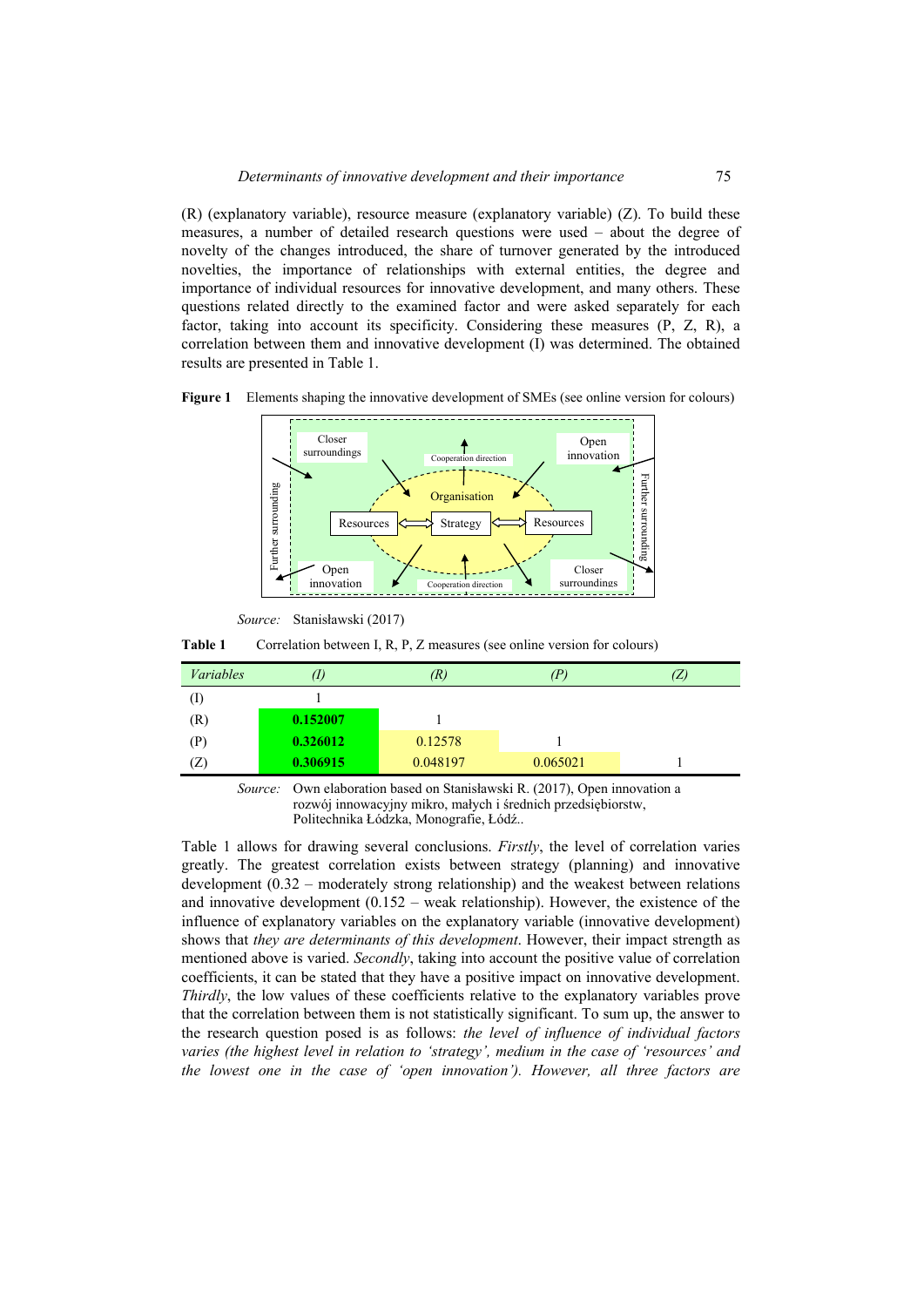*determinants influencing the innovative development of these enterprises*. This is confirmed by the estimation results which are presented in Table 2.

| <b>Estimation results</b> | t-statistics | Significance level $(p)$ |
|---------------------------|--------------|--------------------------|
| Intersection              | 2.7727       | 0.005795                 |
| (R)                       | 4.2361       | 0.0000277                |
| (P)                       | 7.7636       | 5.86E-14                 |
| (Z)                       | 6.5410       | $1.7E-10$                |

**Table 2** Received estimation results (see online version for colours)

*Source:* own Elaboration based on Stanisławsk (2017)

The analysis of significance tests [student's t-test and significance levels (p)] indicates that all three explanatory variables (factors) significantly affect innovative development, which once again proves that they are factors determining the innovative development of SMEs in Poland.

### *3.3 Evaluation of the impact of determinants on the innovative development of SMEs*

The assessment of the significance of these three determinants was made by the surveyed entities. The research question asked was: which of these factors were the most important for the innovative development of these enterprises and how large was this impact for each of these factors individually? In order to make this subjective assessment, structure indexes developed on the basis of the obtained test results were used Table 3.

|                             |     | e        |     | Small |     | Medium   |     | Together |  |
|-----------------------------|-----|----------|-----|-------|-----|----------|-----|----------|--|
| Source                      | Ne  | $\%$     | Ne  | $\%$  | Ne  | $\%$     | Ne  | %        |  |
| Relations – open innovation | 91  | 32.4     | 126 | 38.3  | 84  | 40.2     | 301 | 36.8     |  |
| Planning-strategy           |     | 114 40.6 | 167 | 50.8  |     | 116 55.5 | 397 | 48.5     |  |
| Resources                   | 93  | 33.1     | 118 | 35.9  | 75. | 35.9     | 286 | 34.9     |  |
| Total                       | 281 |          | 329 |       | 209 |          | 819 |          |  |

**Table 3** Structure indicators for the subjective assessment of the impact of determinants on the innovative development of enterprises

Note:  $Ne$  – number of entities;  $%$  – percentage.

*Source:* Own elaboration

Table 3 shows that the strategy has the most indications among the three determinants (over 48% of respondents indicated the impact of this factor on the innovative development of their enterprise). The second place in this ranking is occupied by 'open innovation' (over 36% of surveyed enterprises) and the third place is given to 'resources' (almost 35% of surveyed entities). Here, one can confirm the existence of certain regularity: along with the increase in the size of the enterprise, the share of entities declaring a significant impact of individual factors on the innovative development of their enterprises also increases. Therefore, larger enterprises appreciate more the role of these three factors in the considered development. This may be due to their greater awareness of importance of the said factors in this process. This is logical, as larger entities are more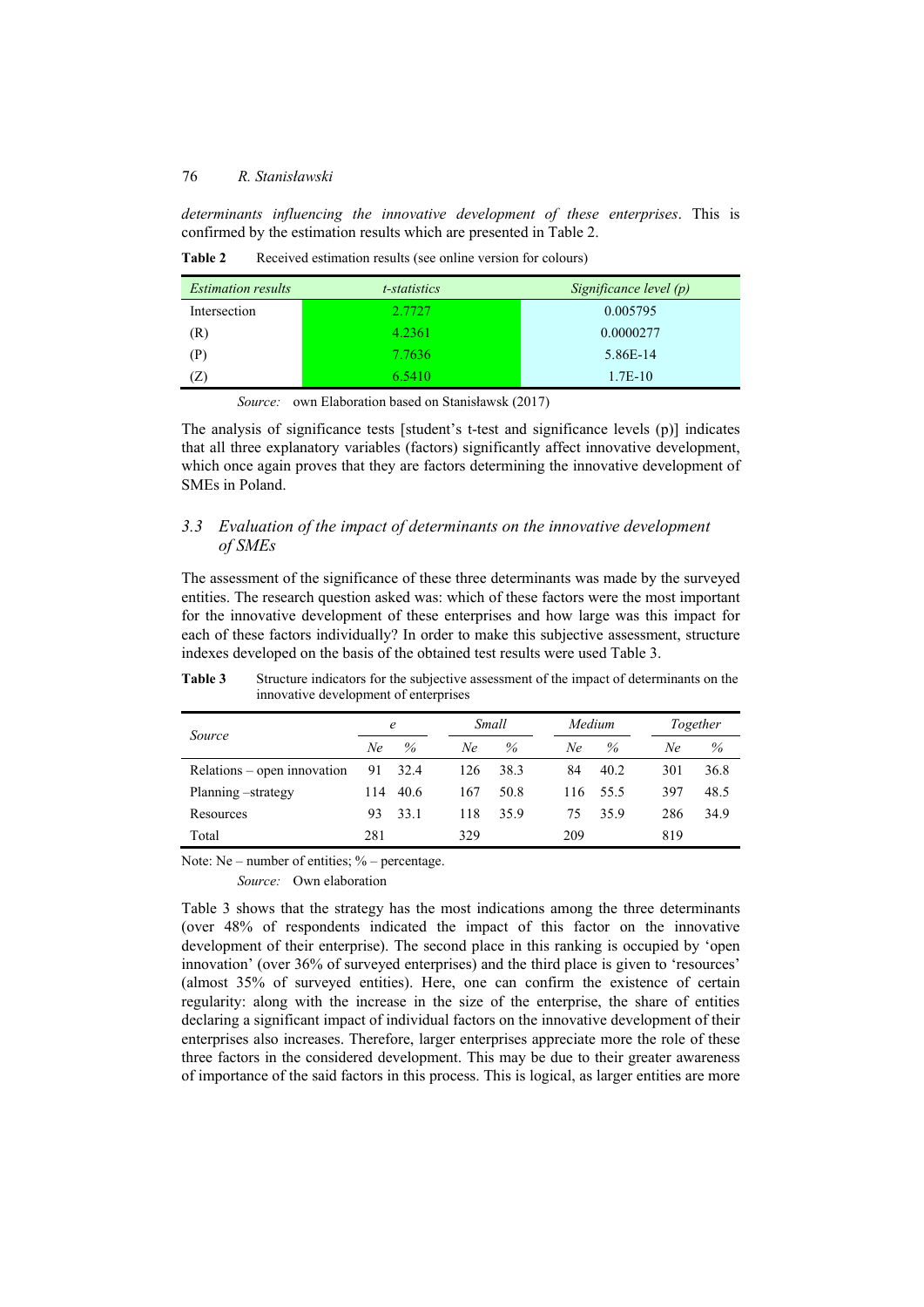determined by these three factors individually. The strategy is used in the context of longterm planning in which these entities take into account the need for long-term innovative development, i.e., a kind of development in which innovation plays the role of a tool and is also the ultimate goal for the enterprise. Larger entities (as noted in many studies) are also more open to the environment, i.e., they use assumptions about implementing the 'open innovation' paradigm. In addition, they have greater own resources and have easier access to external resources. Thus, the results obtained in this study are consistent with the actual state and confirm the existing trend.

Another task undertaken in this article is connected with the need to obtain the answer to the second part of the research question ‒ related to the assessment of the separate level of significance of these determinants. Considering only the indications of 'very large' and 'large' impact on innovative development, the most important is 'strategy' (58% of indications), which coincides with both the results regarding the strength of the impact (the largest related to the strategy) and the number of indications showing the impact of this factor on innovative development. The second place in this respect is occupied by the concept of 'open innovation' (cooperation with entities in the environment), which was very often indicated by a total of 53.8% of surveyed entities. The third factor in this ranking is the resource factor  $-$  in total 56.7% of SMEs rated it highly. In the case of the latter two determinants, the situation with respect to impact strength is the opposite: it was greater in the case of 'resources' than 'open innovation'. This proves the fact that despite the greater importance of 'open innovation' in the process of innovative development of these SMEs, its impact is smaller than in the case of resources. A summary of the significance of these three factors in the subjective assessment of the surveyed enterprises is presented in Table 4.

In division into groups, it is worth noting that the significance in the 'large' category increases with the size of the studied entities (the exception is only 'resources'). This means that both 'strategy' and 'open innovation' are the most important for larger entities: for SMEs more than for smaller entities: micro and small ones. The reasons for this state of affairs should probably be sought in the great awareness as to the significance of these factors in their innovative development among larger entities. In other words, larger entities have experienced the significance of these factors in an empirical manner  $-$  they have become convinced in practice of their impact on this development. On the other hand, smaller entities, mainly due to their internal conditions (e.g., resistance to the environment, expressed by a reluctance to exchange experiences and a tendency to plan their development in a short-time perspective, and a lack of a strategic approach) underestimate these factors as key in this process. In the case of resources, differences in the assessment of individual factors are so small that it can be stated that their assessment for individual groups is similar (in the category 'significant importance'), although with somewhat greater importance in relation to larger entities. On the other hand, when considering the 'very important' category, small enterprises have the largest share in all three determinants. This means that this group strongly indicates their large role  $-$  most indications (17.7%) relate directly to resources. This is probably due to the fact that, on the one hand, this factor is most often used by this group of entities, and on the other hand, there is the largest 'deficit' of resources among these enterprises (they are in the process of further development, hence the greater demand for resources).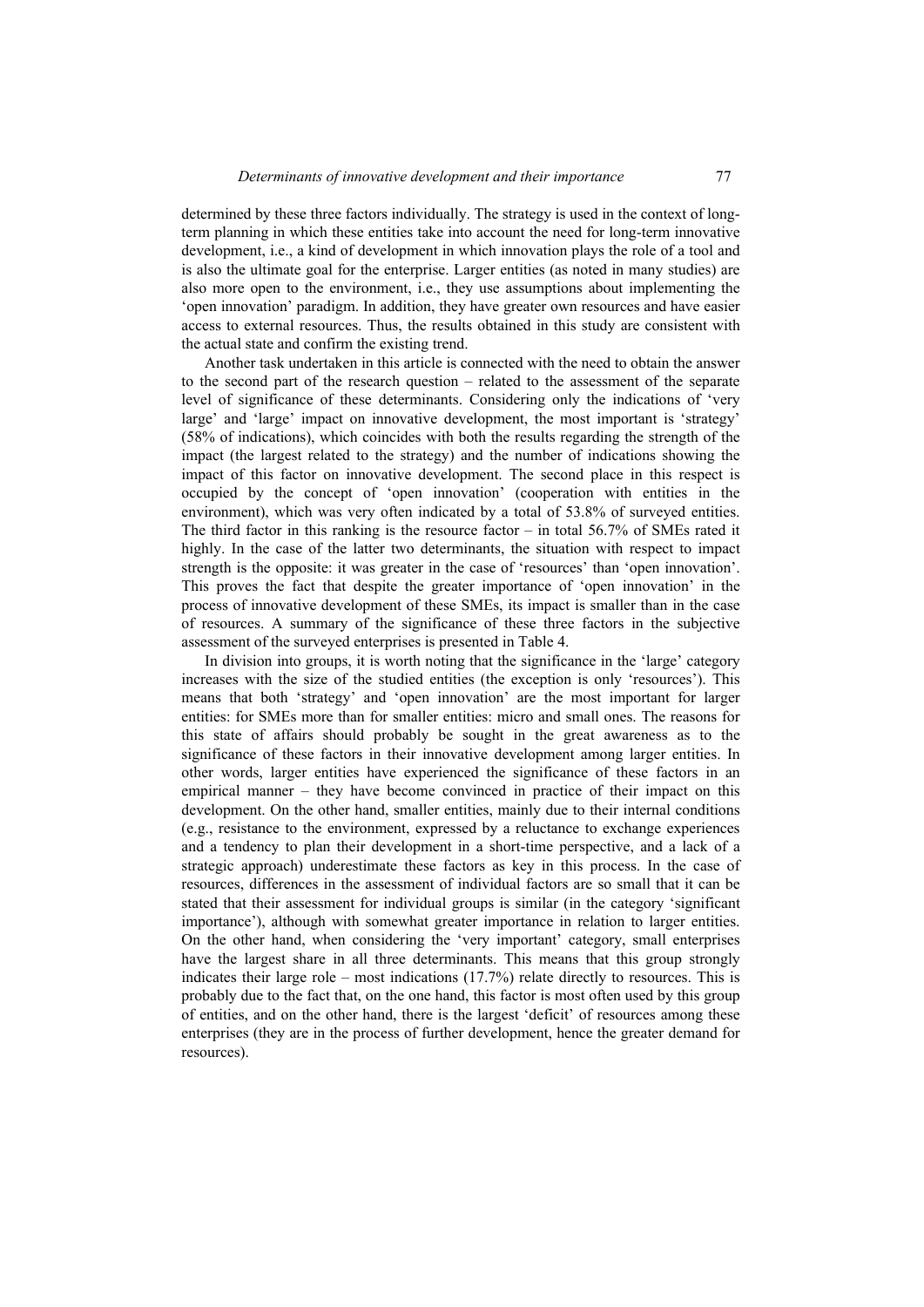#### 78 *R. Stanisławski*

|                                                       |                | Micro         |                                               | <b>Small</b>  |                | Medium        |     | Total         |  |  |  |
|-------------------------------------------------------|----------------|---------------|-----------------------------------------------|---------------|----------------|---------------|-----|---------------|--|--|--|
| Significance                                          | Ne             | $\frac{0}{0}$ | Ne                                            | $\frac{0}{6}$ | Ne             | $\frac{0}{6}$ | Ne  | $\frac{0}{6}$ |  |  |  |
| Impact of 'open innovation' on innovative development |                |               |                                               |               |                |               |     |               |  |  |  |
| Very large                                            | 9              | 9.9           | 15                                            | 11.9          | 8              | 9.5           | 32  | 10.6          |  |  |  |
| Large                                                 | 32             | 35.5          | 54                                            | 42.9          | 44             | 52.4          | 130 | 43.2          |  |  |  |
| Medium                                                | 35             | 38.           | 43                                            | 34.1          | 30             | 35.7          | 108 | 35.9          |  |  |  |
| Small                                                 | 13             | 14.           | 12                                            | 9.5           | 1              | 1.2           | 26  | 8.6           |  |  |  |
| Very small                                            | $\overline{2}$ | 2.2           | $\overline{2}$                                | 1.5           | 1              | 1.1           | 5   | 1.6           |  |  |  |
| Number of enterprises that<br>responded               | 91             |               | 126                                           |               | 84             |               | 301 |               |  |  |  |
| Impact of strategy on innovative development          |                |               |                                               |               |                |               |     |               |  |  |  |
| Very large                                            | 18             | 15.8          | 28                                            | 16.8          | 19             | 16.4          | 65  | 16.4          |  |  |  |
| Large                                                 | 37             | 32.5          | 66                                            | 39.5          | 62             | 53.4          | 165 | 41.6          |  |  |  |
| Medium                                                | 49             | 43.0          | 64                                            | 38.3          | 32             | 27.6          | 145 | 36.5          |  |  |  |
| Small                                                 | 8              | 7.0           | 7                                             | 4.2           | 3              | 2,6           | 18  | 4.5           |  |  |  |
| Very small                                            | $\overline{2}$ | 1.7           | 3                                             | 1.7           | $\theta$       | 0.0           | 5   | 1.2           |  |  |  |
| Number of enterprises that<br>responded               | 114            |               | 167                                           |               | 116            |               | 397 |               |  |  |  |
|                                                       |                |               | Impact of resources on innovative development |               |                |               |     |               |  |  |  |
| Very large                                            | 15             | 16.1          | 21                                            | 17.8          | $\overline{4}$ | 5.3           | 40  | 14.0          |  |  |  |
| Large                                                 | 37             | 39.8          | 53                                            | 44.9          | 32             | 42.7          | 122 | 42.7          |  |  |  |
| Medium                                                | 31             | 33.3          | 37                                            | 31.4          | 32             | 42.7          | 100 | 35.0          |  |  |  |
| Small                                                 | 8              | 8.6           | 6                                             | 5.1           | 7              | 9.3           | 21  | 7.3           |  |  |  |
| Very small                                            | $\overline{2}$ | 2.2           | 1                                             | 0.8           | $\mathbf{0}$   | 0.0           | 3   | 1.0           |  |  |  |
| Number of enterprises that<br>responded               | 93             |               | 118                                           |               | 75             |               | 286 |               |  |  |  |

**Table 4** Collective summary of the subjective assessment of the significance of three factors by company group

Note: Ne – number of entities, % – percentage and  $N = 819$ .

*Source:* own elaboration

#### *3.4 Assessment of causes of influence of determinants on SMEs' innovative development*

The last of the research questions is designed to determine the conditions (internal and/or external) affecting the great importance of these determinants. Therefore, the research question was formulated as follows: what are the (main) reasons for the significant impact of these three determinants on innovative development in the subjective assessment of the SMEs surveyed in Poland? Of course, the reasons will be different for each of these factors.

In the case of 'open innovation', its weight was mainly due to the impact of the 'turbulent environment' on the enterprises. There is a simple principle – if enterprises want to develop innovatively, they have to adapt to changes in the environment. Over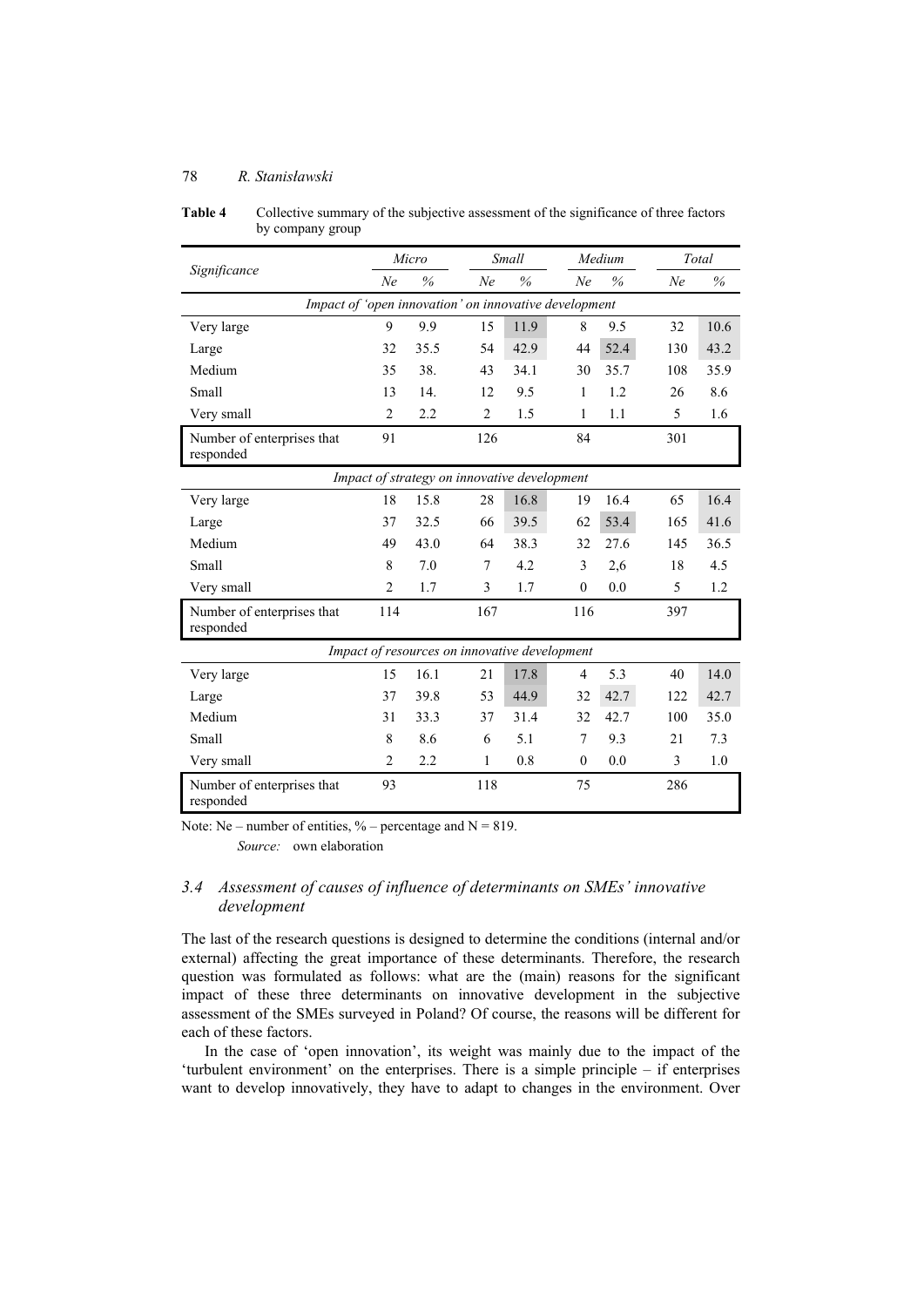75% of entities indicated the significant importance of this factor. It means the enterprises indicate that changes in the environment are so great that they are not able to detect all such changes, or if these entities are able to do so, they are unable to properly respond to the changes. This proves the enormous dynamics of the environment and changes occurring in it. The following table presents the rate of SMEs' response to changes in the environment (Table 5).

| The rate of response to                                                        | Micro |      |          | Small |      |  | Medium       |      |  | Together |      |
|--------------------------------------------------------------------------------|-------|------|----------|-------|------|--|--------------|------|--|----------|------|
| changes                                                                        | Ne    | $\%$ | Ne       |       | $\%$ |  | Ne           | $\%$ |  | Ne       | $\%$ |
| The company reacted in<br>advance to changes in the<br>environment             | 14    | 15.4 | 28       |       | 22.2 |  | 20           | 23.8 |  | 62       | 20.6 |
| The company responded at a<br>pace comparable to changes in<br>the environment | 52    | 57.1 | 81       |       | 64.3 |  | 53           | 63.1 |  | 186      | 61.8 |
| The company reacted late to<br>changes in the environment                      | 20    | 22.0 | 17       |       | 13.5 |  | 10           | 11.9 |  | 47       | 15.6 |
| The company did not respond<br>to changes taking place in the<br>environment   | 5     | 5.5  | $\theta$ |       | 0.0  |  | $\mathbf{1}$ | 1.2  |  | 6        | 2.0  |
| Number of enterprises that<br>responded                                        | 91    |      | 126      |       |      |  | 84           |      |  | 301      |      |

**Table 5** Response rate of SMEs (broken down into groups) to changes in the environment

Note: Ne – number of entities, % – percentage and  $N = 819$ .

*Source:* own elaboration

The above-presented data show that 98% of surveyed SMEs responded in different ways to environmental changes. This means that the environment (and thus the 'open innovation' factor) is important for them from the point of view of innovative development. A very important reaction for these entities is 'ahead of time' and at a 'comparable' pace (this applies to small and medium-sized entities), which proves the enormous importance of this factor for their development. A regularity can be observed here, i.e., the larger the entity, the greater (quicker) the response to changes in the environment (which confirms the significance of this determinant). It is reasonable to formulate a thesis which states that the importance of 'open innovation' is greater for larger entities, which also results in greater openness to the environment and changes occurring in it. Therefore, one can answer the research question as follows: the identified reason (one of many) of the relatively high level of significance of 'open innovation' as a factor influencing the innovative development of SMEs in Poland is undoubtedly the need for rapid adaptation to changes in the environment and response to these changes.

In turn, in relation to the 'strategy' (the second of the discussed factors)  $-$  the most important factor affecting innovative development, it can be stated that its enormous weight is the result of a desire to improve (maintain or further strengthen) this development in the long term. This goal is declared by about 97% of enterprises indicating the 'strategy' factor as an important determinant of their innovative development. This proves a positive attitude of these entities, firstly, to the role of innovative development (and their awareness in this field), and secondly to strategic planning and taking into account the importance of innovation in this process as a key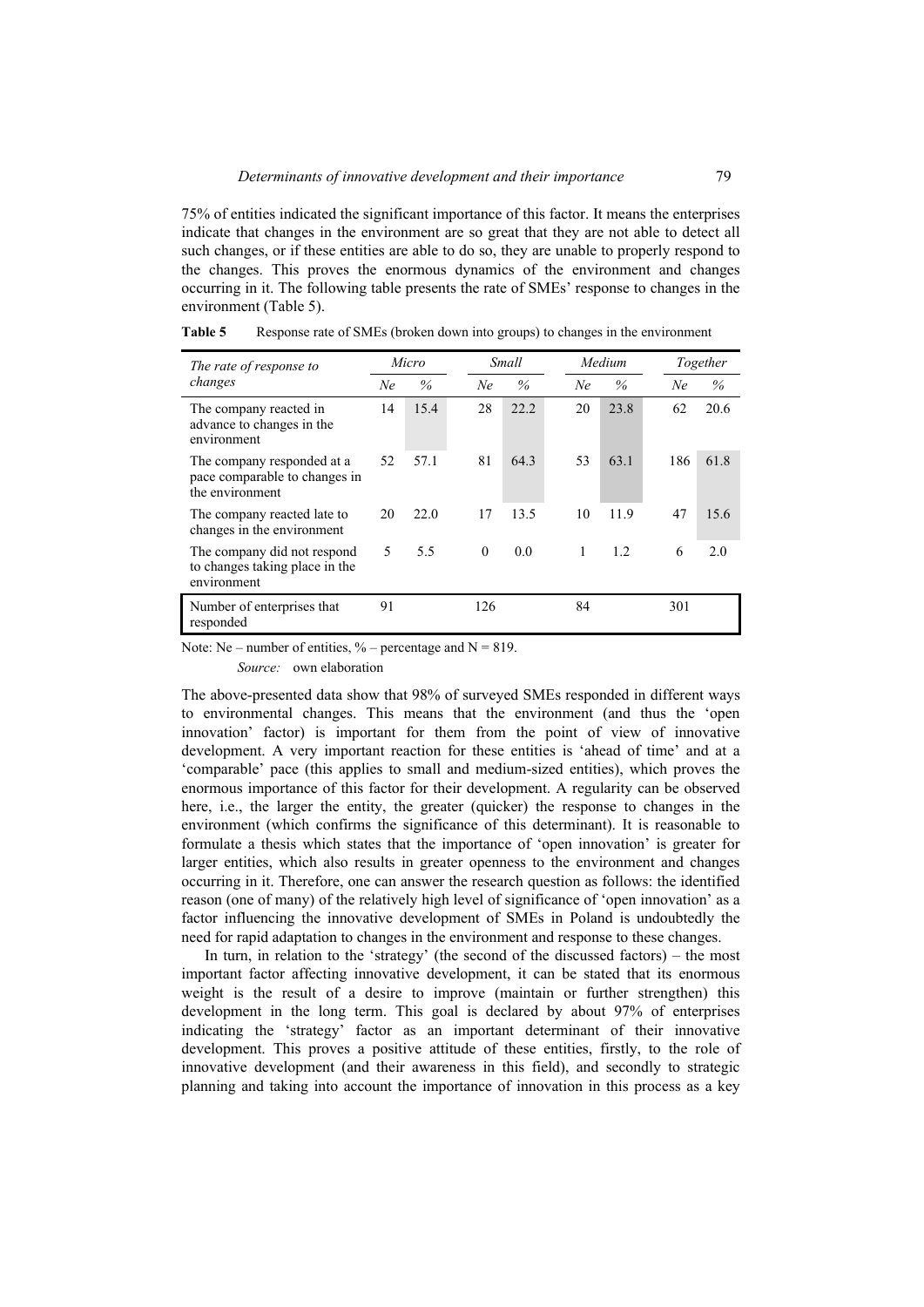element improving, e.g., market position. The table below presents the main intentions related to the 'strategy', which indicates their importance in the subjective assessment of the surveyed enterprises (Table 6).

| The willingness of the                                                       | Micro |      |     | Small         |     | Medium |     | Together |
|------------------------------------------------------------------------------|-------|------|-----|---------------|-----|--------|-----|----------|
| company to                                                                   | Ne    | $\%$ | Ne  | $\frac{0}{6}$ | Ne  | $\%$   | Ne  | $\%$     |
| Improving a weak level of<br>innovative development                          | 18    | 15.8 | 18  | 10.8          | 9   | 7.8    | 45  | 11.3     |
| Maintaining an average level<br>of innovative development                    | 48    | 42.1 | 60  | 35.9          | 30  | 25.9   | 138 | 34.8     |
| Maintaining a high level of<br>innovative development                        | 22    | 19.3 | 44  | 26.3          | 34  | 29.3   | 100 | 25.2     |
| Further strengthening the<br>already high level of<br>innovative development | 21    | 18.4 | 37  | 22.2          | 34  | 29.3   | 92  | 23.2     |
| No need to prioritise<br>'strategy'                                          | 5     | 4.4  | 8   | 4.8           | 9   | 7.8    | 22  | 5.5      |
| Number of enterprises that<br>responded                                      | 114   |      | 167 |               | 116 |        | 397 |          |

**Table 6** SMEs' intentions in the field of 'strategy' as a factor influencing innovative development

Note: Ne – number of entities,  $%$  – percentage and N = 819.

*Source:* own elaboration

Table 6 indicates the importance of the 'strategy' factor for SMEs in Poland in division by groups. Larger (small and medium) enterprises are inclined to continually improve their level of innovative development. This willingness is determined by external factors that prove the role of innovation in their development. This allows us to formulate another thesis which states that: *larger enterprises are more focused on the 'strategy' factor than smaller ones* (thus it is of great importance to them), *which is expressed in appropriate development plans and taking into account innovation as a key element*. Smaller (micro) enterprises focus much less on maintaining their high level of innovative development (there are few such entities  $-$  in practice they want more to maintain or improve their low or medium level of this development). Therefore, the 'strategy' factor is much more appreciated by entities from the group of small and medium-sized entities. They are the most developed innovatively and that is why they see the need for further development – *hence, this need is determined by the size of the enterprise*. Answering the posed research question, it should be stated that the reason why SMEs in Poland treat the 'strategy' as the main factor influencing their innovative development is the desire to expand further and it concerns larger entities among SMEs, i.e., SMEs.

In relation to the last of the factors, i.e., 'resources', *it should be noted that their relatively great importance* (smaller compared to the above two) *results* (concerns the subjective assessment of enterprises) *from their too small size* (applies to both: own material and intangible resources) *in relation to existing needs, on the one hand, and limited access to external resources, on the other hand*. In the case of material resources, the largest mismatch (greatest needs) concerns 'finances' (over 52% of surveyed enterprises), while the largest intangible resources category relates to intellectual resources (e.g., knowledge) (approx. 40% of respondents) (Table 7).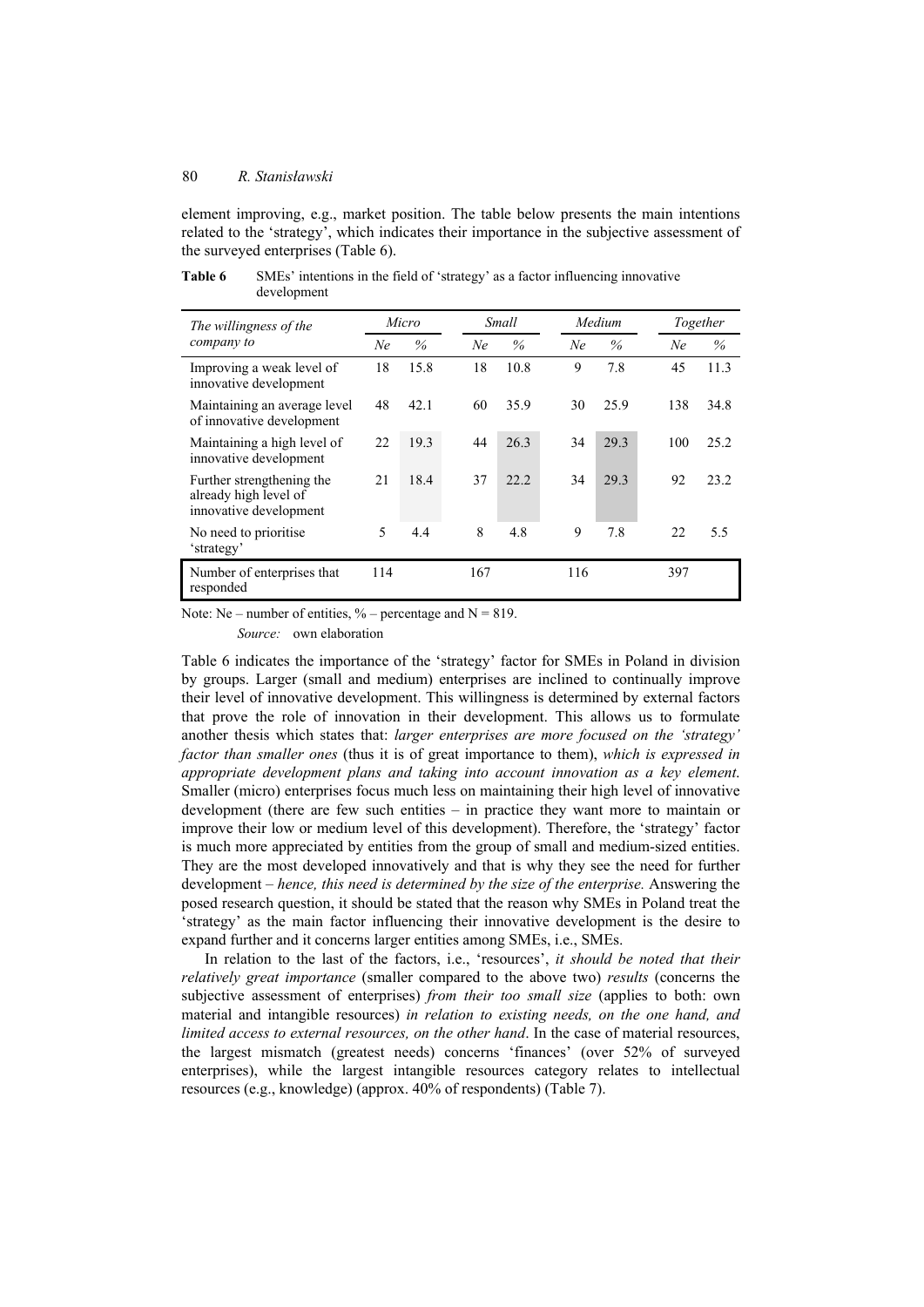| Type of resources                       | Micro |                      |    | Small |                | Medium | Together |      |  |  |
|-----------------------------------------|-------|----------------------|----|-------|----------------|--------|----------|------|--|--|
|                                         | Ne    | $\%$                 | Ne | $\%$  | Ne             | $\%$   | Ne       | $\%$ |  |  |
| Material resources                      |       |                      |    |       |                |        |          |      |  |  |
| Things                                  | 5     | 12.5                 | 8  | 16.3  | 9              | 27.3   | 22       | 18.1 |  |  |
| Finance                                 | 23    | 57.5                 | 28 | 57.1  | 13             | 39.4   | 64       | 52.4 |  |  |
| People                                  | 12    | 30.0                 | 13 | 26.6  | 11             | 33.3   | 36       | 29.5 |  |  |
| Number of enterprises that<br>responded | 40    |                      | 49 |       | 33             |        | 122      |      |  |  |
|                                         |       | Intangible resources |    |       |                |        |          |      |  |  |
| Things                                  | 3     | 23.0                 | 6  | 27.3  | 9              | 50.0   | 18       | 34.0 |  |  |
| Finance                                 | 6     | 46.2                 | 6  | 27.3  | $\mathfrak{D}$ | 11.1   | 14       | 26.4 |  |  |
| People                                  | 4     | 30.8                 | 10 | 45.4  | 7              | 38.9   | 21       | 39.6 |  |  |
| Number of enterprises that<br>responded | 13    |                      | 22 |       | 18             |        | 53       |      |  |  |

Table 7 The degree of lack of matching of own resources in relation to the needs<sup>\*</sup>

Notes: Ne – number of entities, % – percentage and  $N = 819$ . \*Despite too small numbers, the shares were calculated due to the need for comparisons.

*Source:* Own elaboration

In the case of the analysis presented in the table above, it can be stated that generally these deficiencies depend on the size of enterprises and the type of considered resources. It is clearly seen that larger (medium) entities are better equipped with material resources (a lack of matching relates to an average of  $27 - 33\%$ ) than intangible ones – deficiencies in this respect reach an average level of 39 - 50%. The conclusion that can be derived from the above-presented analysis is as follows: the relatively low level of matching of own resources has a 'positive' impact on the relatively high rating of this factor as one of determinants of innovative development. In other words, enterprises conducting innovative activity are aware that without the proper level of their own resources they will not be able to achieve their goals regarding the discussed development. Hence, the high importance of these resources in the subjective assessment of these entities. It can be assumed that higher assessment of the significance of these resources is seen in the case of those entities that lack such resources than in the case of those enterprises that have them 'in abundance'.

In the case of external resources, the assessment of their availability in the environment is quite low. Only 30–40% of surveyed enterprises (indicating the importance of the resource factor) confirmed the level of this availability as very good or good. This means that more than half of the entities are of the opinion that obtaining resources from the environment creates serious problems. Hence, the huge importance of this factor in innovative development. The research shows that the least available are financial resources (approx. 45% of respondents) and the most available are human resources (approx. 57% of respondents). Thus, greater availability of resources may reduce the importance of this factor as one of determinants of innovative development of enterprises. For now, the rarity of both internal and external resources affects the fact of emphasising their important role in the process of intensifying activities aimed at innovative development. This is the answer to the research question posed above.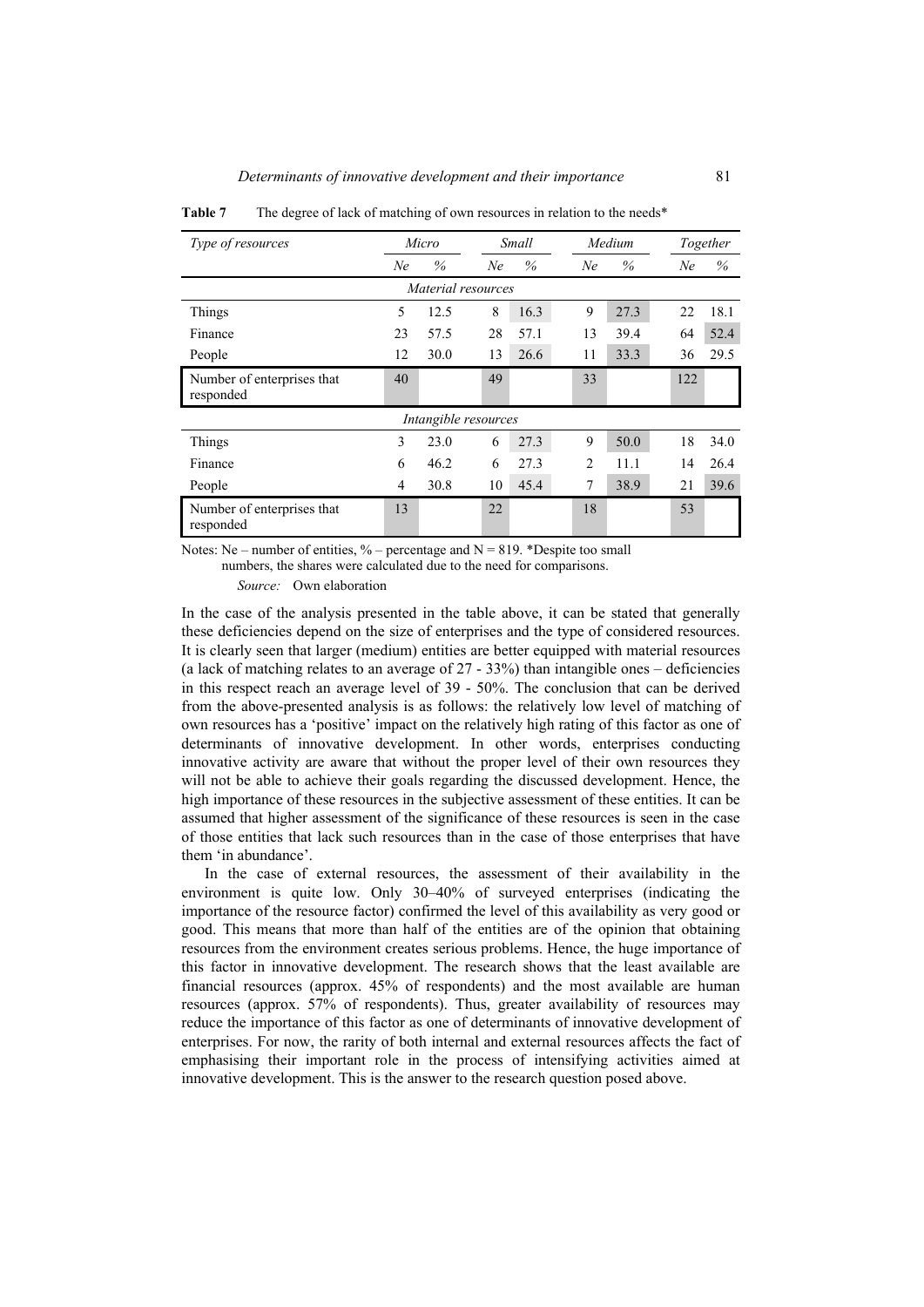### *3.5 Discussion*

The purpose of this discussion is to confirm the results of the research presented above in relation to the world literature. In most cases, this literature confirms the existence of certain regularities in the area of determinants affecting the innovative development of SMEs. However, the research presented in this article indicates the existence of certain relationships broken down into specific groups of surveyed enterprises, which has not yet been prominently highlighted in the world literature. The attention of foreign researchers is mainly focused on SMEs as a whole. In addition, a definite novelty of the presented research involves taking into account these three determinants, presenting their full characteristics and the role they play in the innovative development of the surveyed enterprises. In the Western literature, they are treated as one of many  $-$  hence their analysis is cursory and made against the background of other factors affecting the discussed SME development. Focusing only on these types of determinants in the article resulted from the need to take into account the specificity of Polish enterprises (e.g., a short period of activity of SMEs in Poland). This specificity required taking into consideration internal (strategy) as well as external (open innovation  $-$  willingness to cooperate) factors and both internal and external factors (resources), and thus a more holistic view of the discussed issue. In addition, it gave this analysis a more universal and multi-threaded character.

Comparing the research presented in this article with other studies, one can point to some similarities and differences. As the literature on the subject shows, a tendency to create by entities their own development strategies is important among internal determinants. In this respect, the size of the entities analysed is important. It turns out that smaller entities are more inclined to develop their own development strategies (taking into account the improvement of their competitiveness) than large entities (Bamberger et al., 1990). Other authors say quite the opposite: SMEs are more focused on improving existing technologies, they usually work ad hoc and informally in the short term  $-$  hence their production cycle is definitely short (Nooteboom, 1994). In addition, they are characterised by a rapid change in technology, rapid adjustment to the client's portfolio and improvement of competitive position (Huang et al., 2002). Therefore, they are more flexible and effective in the process of innovative implementations (Allocca and Kessler, 2006). In the opinion of many authors, developing long-term strategic plans in their case does not make much sense. However, as the research presented above indicates, Polish SMEs see the need for strategic planning. Moreover, they define it as an important determinant of development. There is a definite difference between Western and Polish research in this area.

Another factor which is openness to the environment (open innovation), was also identified in the literature as important. Research published by various authors indicates that its role increases in relation to those innovative SMEs that conduct R&D activity. They work with both clients and research institutions. The tendency to cooperate with external partners is closely correlated with the development of enterprise innovation (Avermaete et al., 2010). In turn, other authors emphasise the importance of internal and external sources of knowledge acquisition. They claim that the diversity of these sources increases the chances of innovation, motivating organisations to search for new knowledge and acquire it from the market and professional external resources (Mol and Birkinshaw, 2009). In addition, they point to a number of reasons for taking advantage of the environment to improve their level of innovation. Among these reasons,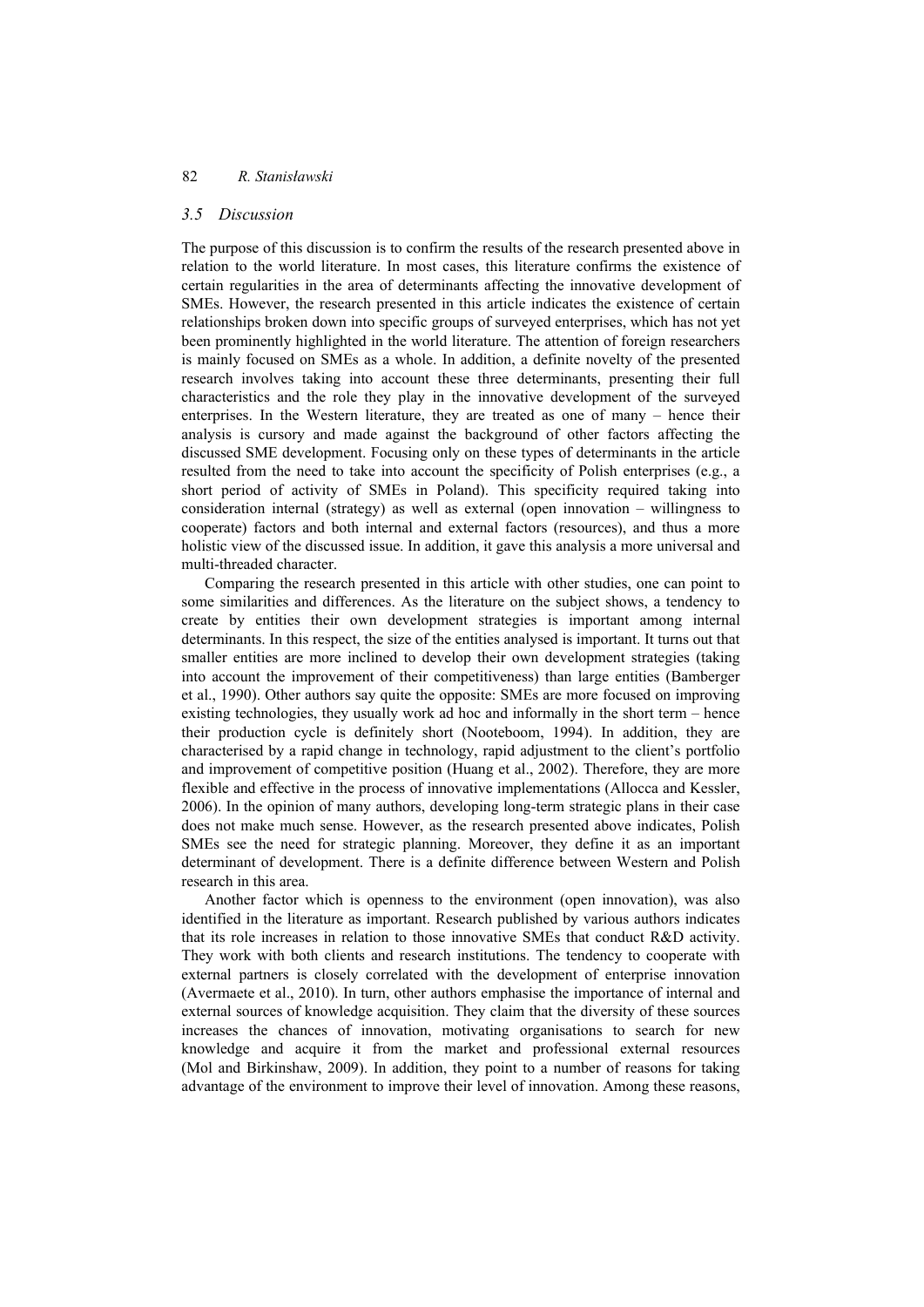they emphasise the impact of cooperation on eliminating conflicts within enterprises, reducing the level of uncertainty in the process of new innovative implementations, or facilitating the initiation and implementation of new innovative solutions (Damanpour and Schneider, 2006). The results of the research contained in this article also indicate a number of conditions, the most important of which is the need to adapt to the environment and respond to changes in it. The conducted research takes into account the specificity of native SMEs, consisting in the existing differences between enterprises in Poland and other countries, including Western Europe or the world. Therefore, some of the conditions have been adapted to Polish realities. Nevertheless, the importance of the 'open innovation' factor, and cooperation implemented within, is referred to as significant in the literature.

The third factor, i.e., resources, has also been characterised in the literature as one of the factors positively influencing innovative development. Resources allow the enterprise to acquire innovations from the environment, to bear the costs of implementing innovations, and to extrapolate new ideas and adapt them to the needs of entities implementing them, on the one hand, and clients, on the other hand. As is rightly pointed out in most studies, resources determine the success or failure of an enterprise in improving its innovativeness. In their absence, the likelihood of innovative development is low, hence the need to create a special (internal) fund for such development (Wan et al., 2005). Internal resources are necessary for the development of unique products and technologies leading to a competitive advantage. The external ones come from cooperation within the network with suppliers, customers and various organisations. The added value of operating in such networks is easier access to specialised knowledge and low transaction costs in the event of its transfer (Laforet, 2011). In the literature, one more regularity was noted, also indicated in this article based on our own research: too low a level of matching own resources to existing needs can 'positively' affect the demand for external resources. It can be noted that enterprises with a high level of internal resources are reluctant to explore the environment, and thus to take advantage of development opportunities resulting from cooperation with other entities (Freel and Harrison, 2007). However, our own conclusions based on the research go a step further: our findings indicate that higher assessment of the significance of these resources is seen in the case of those entities that lack such resources than in the case of those enterprises that have them 'in abundance'.

The presented considerations regarding the three determinants analysed in the article confirm to a greater or lesser extent their importance in the process of innovative development of the surveyed Polish SMEs. Studies described in the world literature recognise the difference in the role that is assigned to these determinants in improving the level of innovation. It often depends on the scope and nature of these studies presented by various authors.

#### **4 Conclusions**

The considerations contained in this study allow us to draw several important conclusions regarding innovative development and determinants directly or indirectly affecting this development. Firstly, innovative development is a relatively new category in management sciences, where it is often replaced by the concept of innovativeness. There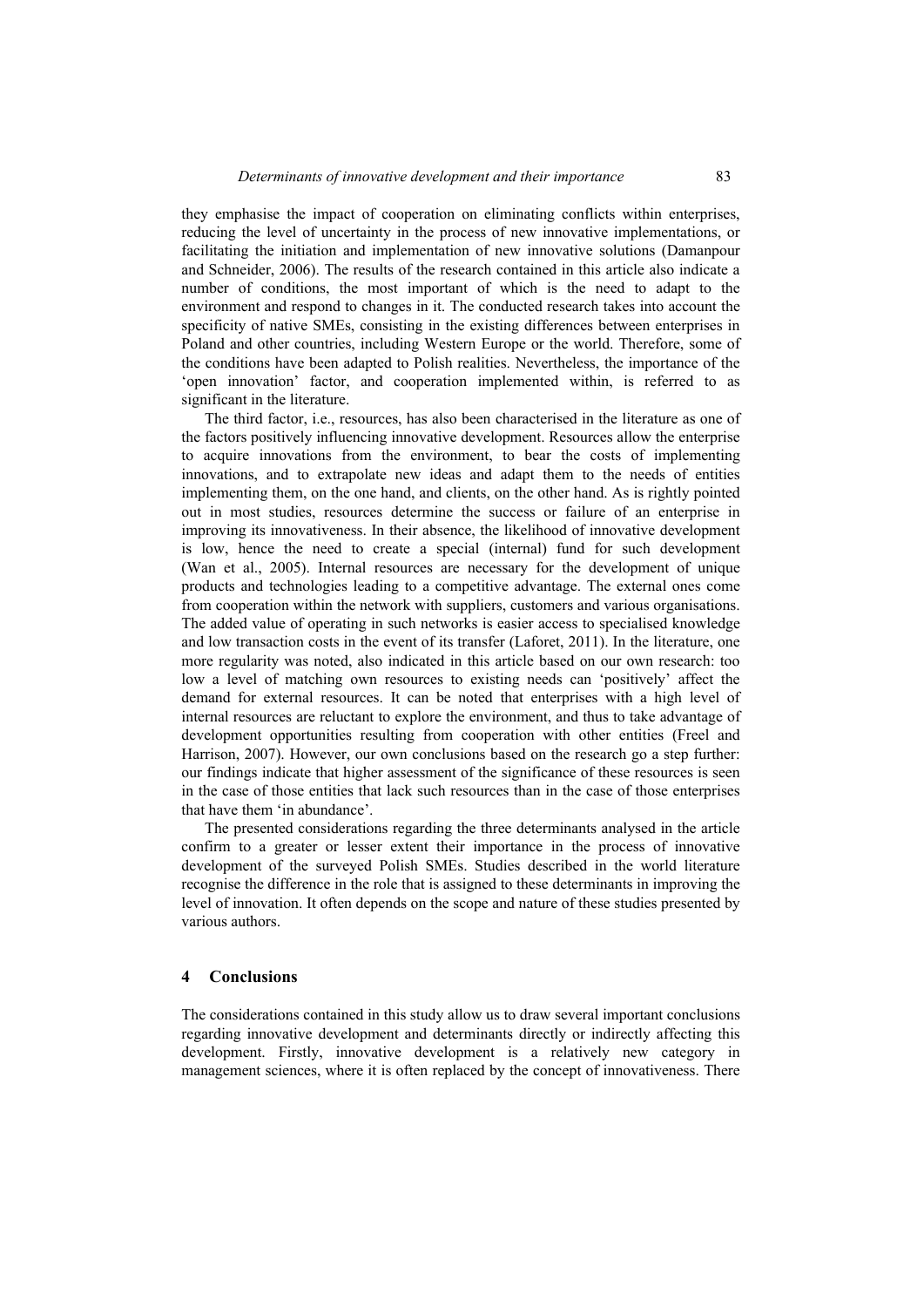is a fairly large difference in meaning between these concepts, although the use of them interchangeably is not treated as error.

Secondly, innovative development can be seen in terms of organisational or process development. The former is carried out by the organisation as part of its subsystems through specific innovative activities referred to as interventions. They can have a diverse character due to the purpose and scope of their making. Nevertheless, they are important from the point of view of conceptualising the concept of 'innovative development'. In the organisational concept, the adopted definition is that innovative development is the development of an organisation carried out by innovative interventions (through innovations), in which innovation plays the role of a tool and is also the goal resulting from the conducted innovative activity aimed at introducing its outcome, i.e., a readymade innovative solution, into the market. On the other hand, in process terms, this development is defined as a process (having its beginning and end) consisting in the implementation of innovative solutions as a result of which the level of a given organisation's innovativeness changes from a lower to a higher state (developmental character). It is worth emphasising that it focuses on stages, ranging from the idea to the implementation and commercialisation of the finished solution.

Thirdly, three basic factors were selected, referred to in the literature as determinants, and their impact on innovative development was confirmed by statistical methods. Their selection was deliberate and resulted from the division of these factors adopted in this study into internal and external ones. As a result of the estimation, it turned out that 'strategy' has the greatest impact, 'resources' come second and 'open innovation' comes third.

Fourthly, as a result of the assessment of the significance of the impact of these individual factors on innovative development (through the analysis of structure indicators), it turned out that the most important is 'strategy', then 'open innovation', and finally 'resources'. In addition, this importance is somewhat dependent on the size of enterprises – with the increase in the size of the enterprise, the share of entities declaring a significant impact of specific factors on their innovative development also increases. In relation to these factors, it can be concluded that both 'strategy' and 'open innovation' are the most important for larger entities: for small and medium enterprises more than for smaller entities: micro and small ones. This allows us to formulate the thesis about varying degrees of impact that these determinants have on the entities in question due to the group (size).

Fifthly, an attempt was made to answer the question about the reasons for the impact of these three factors on innovative development. In the case of 'open innovation', the role of the environment and changes that occur in it was indicated. It turned out that the reason for the high level of significance of 'open innovation' as a factor influencing the innovative development of SMEs in Poland is undoubtedly the need to quickly adapt to changes in the environment and respond to these changes. In addition, this level also depends on the size of the studied entities: larger ones have a quick response to changes (and thus the significance of this determinant is higher). Then in the case of 'strategy' it turns out that the huge significance is the result of the desire to improve (maintain or further strengthen) this development in the long term. In addition, it has been shown that larger enterprises are more focused on the 'strategy' factor than smaller ones, which is expressed in the development of appropriate development plans and incorporating innovation as their key element. The weight of the last of the factors (resources) results from the insufficient amount of own resources in relation to the existing needs, on the one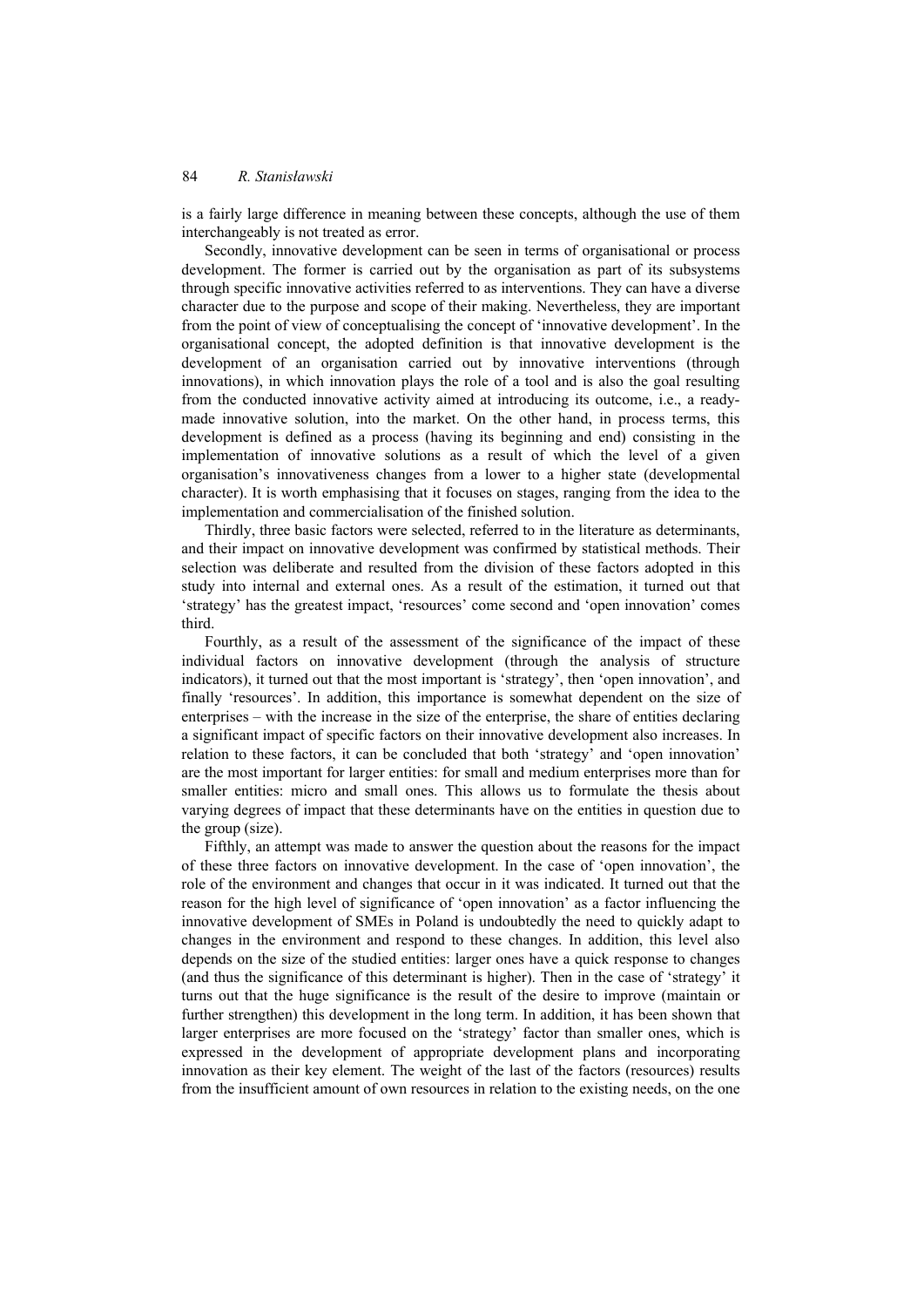hand, and from the limited access to external resources, on the other hand. The lack of these resources determines their 'value' as a factor influencing development. The level of this impact depends on the type of resources and the size of enterprises. Larger entities are characterised by better 'endowment' in their own tangible resources than intangible ones. With regard to external resources, the majority of the surveyed entities confirmed their poor availability (at a level of about 40%); access to human resources was the most positively assessed, while the availability of financial resources was seen as the worst. To sum up, the strength of the impact and the significance of these factors in the process of shaping innovative development is considerable. Therefore, SMEs must take them into account if the goal of their activities is innovative development in the long run.

Obtained results of our own research allow us to present some recommendations aimed at improving the current state of affairs. Firstly, it is necessary to change the mentality of some entrepreneurs in the area of evaluation of cooperation (open innovation) with other entities in the environment. This means overcoming psychological barriers that result from concerns about one's own intangible resources (knowledge). Entrepreneurs are afraid of establishing relationships because they think it will threaten their economic interest. Secondly, only the market and clients' 'innovative' attitude can force them to think strategically (develop strategies for innovative development). Despite the fact that SMEs are flexible in terms of adaptation to clients' needs, they must recognise the need for the implementation of innovations in the future perspective. This is a time-consuming process spread over many years into the future. Thirdly, SMEs in Poland (taking into account material resources) should strive to create their own financial reserves for innovative development. On the other hand, when it comes to external material resources, an active state policy, which should allow greater access to such funds on preferential terms, plays a large role in this process. In the case of intangible resources (knowledge), the remedy for the existing situation is a greater willingness of enterprises to cooperate and openness to the environment, which allows the exchange of knowledge. In addition, the intensification of R&D activity among these enterprises may also be such a panacea.

The conclusions presented above do not exhaust the topics related to innovative development and determinants of this development. Further research seems to be necessary regarding the identification and assessment of further factors affecting this development. In addition, it is worth focusing studies on market factors and their role in the innovative development of SMEs in Poland. In this regard, knowledge expansion should follow several basic directions. Firstly, the question to what extent the market determines innovative development should be answered. Secondly, the question whether entrepreneurs in Poland are aware (and to what extent) of the importance of innovation for their long-term development and whether the level of this awareness translates into a greater propensity to make innovative changes in these business entities. And finally, an answer to the question whether SMEs' absorption capacities are sufficient to make new implementations and explore the environment in search of new solutions should be sought. The number of issues and problems related to research into the impact of determinants on innovative development is long, which requires conducting further research in this area. Such studies will undoubtedly help to find answers to issues that interest scientists in the field of innovation and innovativeness of enterprises. Therefore, it should be emphasised that 'innovation' as the basic determinant of SMEs' development has an indisputable character. The lack of innovative development will contribute to the weakening of the competitive position in foreign markets, which will have primarily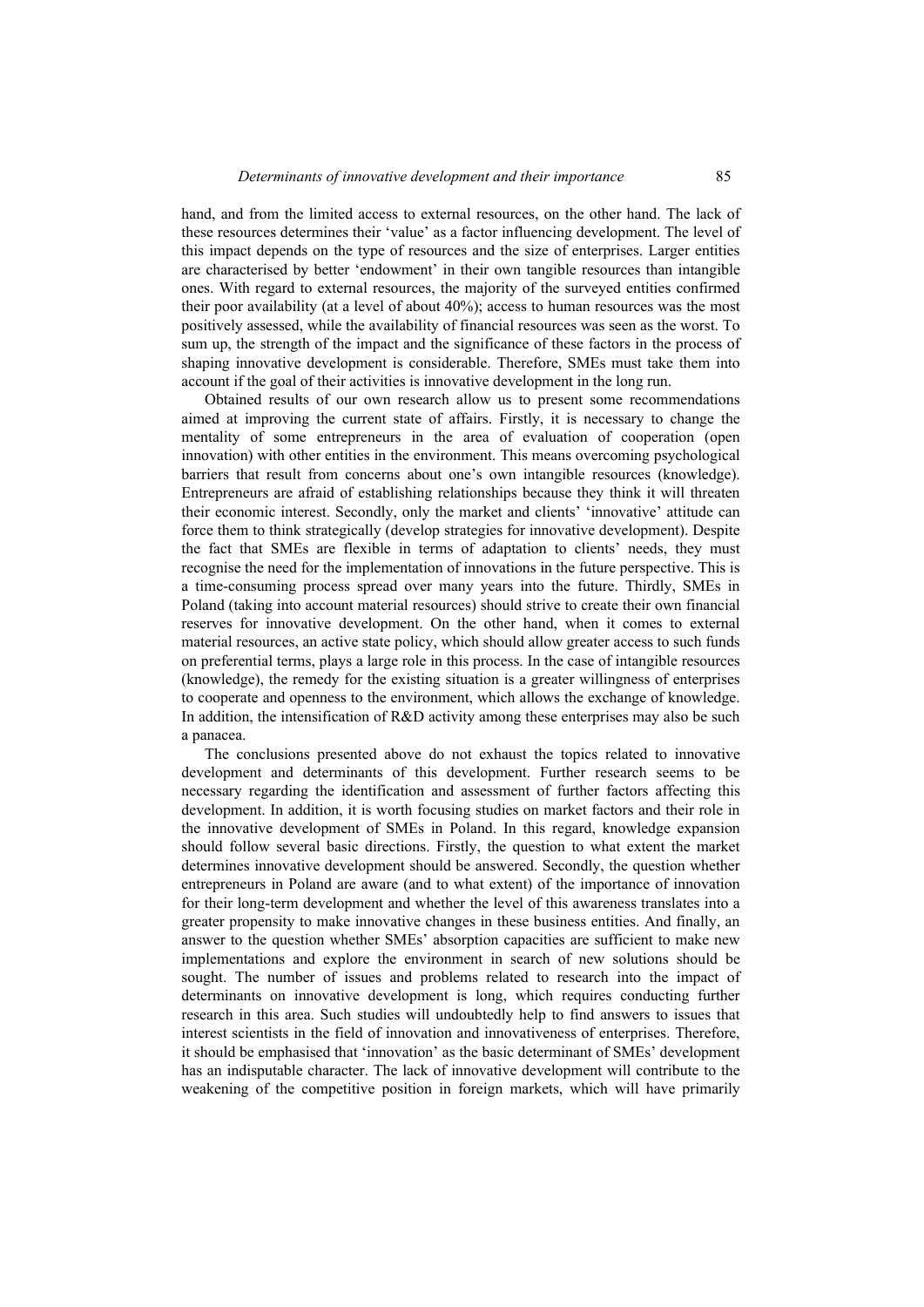economic effects. In the long term, the winners will be those which will be able to offer customers not only cheap but above all new solutions tailored to their needs. In the era of 'prosperity', price will become a secondary factor ‒ an idea and an innovative solution will matter.

#### **References**

- Ackerman L. (1997) 'Development, transition or transformation: the question of change in organisations', in Bass, J., Van Eynde, D., Hoy, J. and Van Eynde, D. (Ed.): *Organisation Development Classics*, p.55, Jossey-Bass, San Francisco.
- Allocca, M.A. and Kessler, E.H. (2006) 'Innovation speed in small and medium-sized enterprises', *Creativity and Innovation Management*, Vol. 15, No. 3, pp.279–295.
- Andersson, M. and Ejermo, O. (2005) 'How does accessibility to knowledge sources affect the innovativeness of corporations? Evidence from Sweden', *The Annals of Regional Science*, Vol. 39, No. 4, pp.741–765.
- Avermaete, T., Viaene, J., Morgan, E.J., Crawford, N. and Mahon, D. (2010) 'Determinants of product and process innovation in small food manufacturing firms', *Trends in Food Science and Technology*, Vol. 15, No. 10, pp.474–483.
- Bamberger, I., Donckels, R., Fröhlich, E., Gabele, E., Haahti, A., Haake, K., Koning, K., Lehtimäki, A., Pichler, H., Pleitner, H., van der Wilde, J. and Weir, A. (1990) *Strategic Orientation of Small European Businesses*, STRATOS Group. Avebury.
- Barnett, H.G. (1953) *Innovation: The Basis of Cultural Change*, p.462, McGraw-Hill Book Company Inc., New York.
- Bayarçelika, E.B., Taşelb, F. and Apakc, S. (2014) 'A research on determining innovation factors for SMEs', *10th International Strategic Management Conference*, *Procedia – Social and Behavioral Sciences*, No. 150, pp.202–211.
- Beckhard, R. (1969) *Organizational Development: Strategies and Models*, pp.10–12, Addison-Wesley, Massachusetts.
- Bennis, W.G. (1969) *Organization Development: Its Nature, Origins, and Prospects*, p.2, Addison-Wesley Pub. Co., Massachusetts.
- Boulton, R., Libert, B. and Samek, S. (2001) *Odczytując Kod Wartości*, p.96, WIG Press, Warszawa.
- Breznitz, D. and Ornston, D. (2017) *EU Financing and Innovation in Poland*, European Bank for Reconstruction and Development, Working Paper No. 198.
- Burke W.W. and Bradford, D.L. (2005) 'The crisis in OD', Bradford, D.L. and Burke, W.W. (Eds.): *Reinventing Organization Development: New Approaches to Change in Organizations*, p.12, Pfeiffer, Wiley & Sons, Inc., San Francisco.
- Commission Recommendation (2003) '2003/361/EC of 6 May 2003 concerning the definition of small and medium-sized enterprises', *Official Journal of the European Union*, 20 May, Vol. 124, No. 20, p.36.
- Damanpour, F. and Schneider, M. (2006) 'Phases of the adoption of innovation in organizations: effects of environment, organization and top managers', *British Journal of Management*, Vol. 17, pp.215–236.
- Damanpour, F., Chiu, H.H. and Wischnevsky, J.D. (2009) 'Organizational complexity, resources and the adoption of management innovations: the influence of adoption process', *European Academy of Management Conference*, Liverpool.
- Elmquist, M., Fredberg and Ollila, S. (2009) 'Exploring the field of open innovation', *European Journal of Innovation Management*, Vol. 12, No. 3, pp.326–345.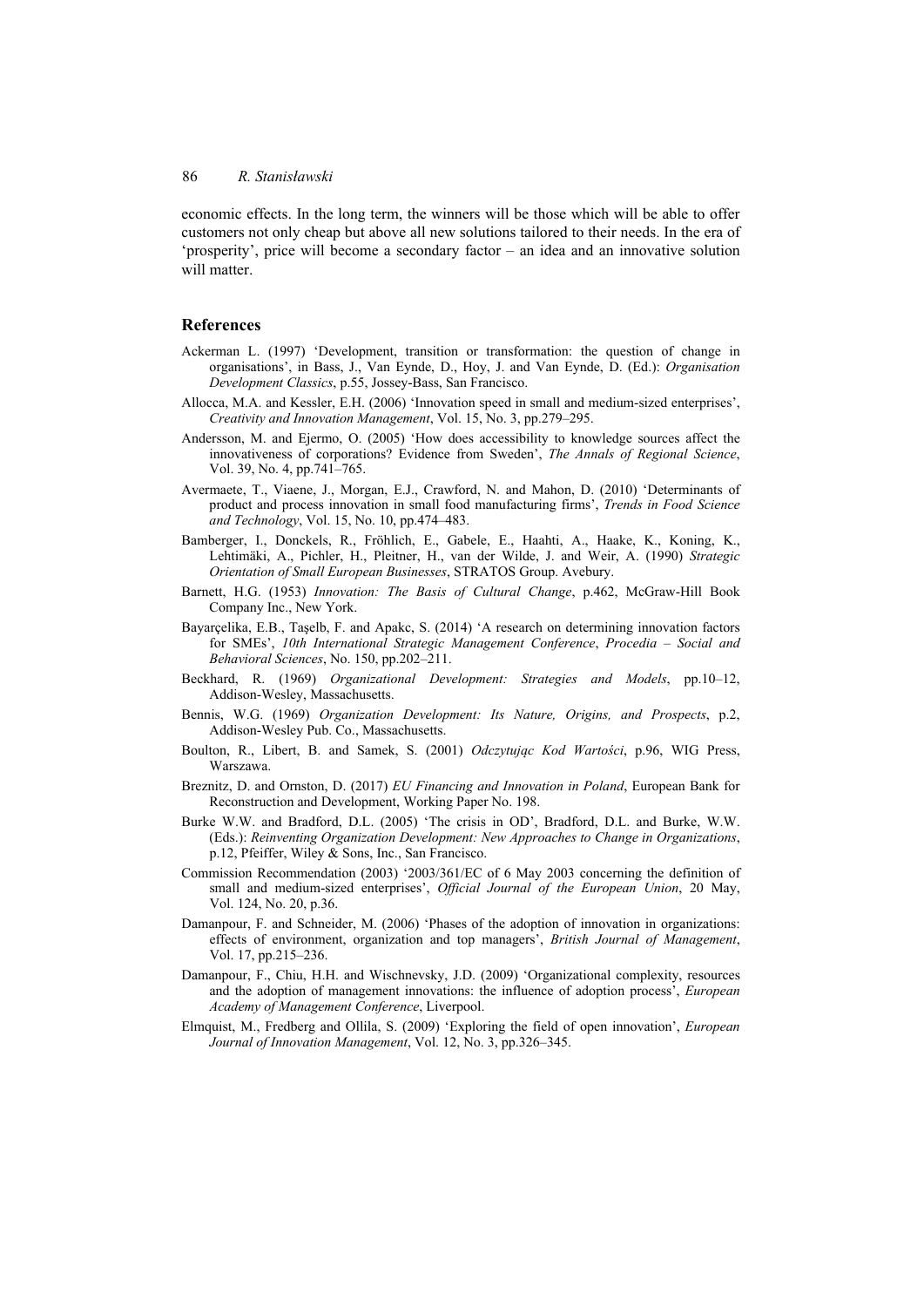- Freel, M. and Harrison, R. (2007) *The Community Innovation Survey 4: Profiling Scotland's Innovation Performance*, Final Project Report, Scottish Executive [online] http://www.scotland.gov.uk/publications/2007 (accessed 12 July 2007).
- Gumusluoglu, L. and Ilsev, A. (2009) 'Transformational leadership, creativity, and organizational innovation', *Journal of Business Research*, No. 62, pp.461–473.
- Hollanders, H. and Es-Sadki, N. (2015) *Innovation Union Scoreboard 2019: Enterprise and Industry*, Report, Maastricht Economic and Social Research Institute on Innovation and Technology, European Commission, Luxemburg, pp.82–105.
- Hollanders, H., Es-Sadki, N. and Merkelbach, I. (2019) *European Union Scoreboard 2019: Enterprise and Industry*, Report, Maastricht Economic and Social Research Institute on Innovation and Technology, European Commission, Luxemburg, pp.62–95.
- Huang, X., Soutar, G.N. and Brown, A. (2002) 'New product development processes in small and medium-sized enterprises: some Australian evidence', *Journal of Small Business Management*, Vol. 40, No. 1, pp.27–42.
- Krupski R. (2009) 'Strategia a elastyczność organizacji', in Lachiewicz, S., Zakrzewska-Bielawska A. (Ed.s): *Zarządzanie Organizacjami w Warunkach Konkurencyjnej Gospodarki*, pp.9–15, Wydawnictwo Politechniki Łódzkiej, Łódź.
- Laforet, S. (2011) 'A framework of organisational innovation and outcomes in SME's', *International Journal of Entrepreneurial Behaviour and Research*, Vol. 17, No. 4, pp.380–408.
- McLean, G.N. (2009) *Organization Development: Principles, Processes, Performance*, p.27, Berrett-Koehler Publishers, San Francisco.
- McNamara C. (2009) *Organizational change and development, Authenticity Consulting*, Free Management Library LLC [online] http://managementhelp.org/organizationalchange/ #anchor317286 (accessed 20 April 2011).
- Mol, M.J. and Birkinshaw, J. (2009) 'The sources of management innovation: when firms introduce new management practices', *Journal of Business Research*, Vol. 62, No. 12, pp.1269–1280.
- Niedzielski, P. (2005) 'Rodzaje innowacji', in Matusiak, K.B. (Ed.): *Innowacje i transfer technologii – Słownik Pojęć*, p.74, PARP, Warszawa.
- Nooteboom, B. (1994) 'Innovation and diffusion in small firms: theory and evidence', *Small Business Economics*, Vol. 6, No. 5, pp.327–347.
- Platonoff A.L. (2009) *Zarządzanie Dynamiczne. Nowe Podejście do Zaradzania Przedsiębiorstwem*', p.45, Difin, Warszawa.
- Ramstad E. (2008) *Innovation Generating Model Simultaneous Development of Work Organization and Knowledge Infrastructure, Experimenting in the Field of Organizational development*, Dissertation for the degree of Doctor of Science in Technology, University of Technology, Helsinki, p.40.
- Ruvio, A.A., Shoham, A., Vigoda-Gadot, E. and Schwabsky, N. (2014) 'Organizational innovativeness: construct development and cross-cultural validation', *Journal Production Innovation Management*, Vol. 3, No. 5, pp.1004–1022.
- Stanisławski, R. (2017) *Open Innovation a Rozwój Innowacyjny Mikro, Małych i Średnich Przedsiębiorstw*, pp.122–135, Wydawnictwo Półtechniki Łódzkiej, Łódź.
- Starzyńska, W. and Michalski, T. (1996) *Metody Statystyczne w Biznesie*, Absolwent, Łódź.
- Wan, D., Hautong, C. and Lee, F. (2005) 'Determinants of firm innovation in Singapore', *Technovation*, Vol. 25, No. 3, pp.61–268.